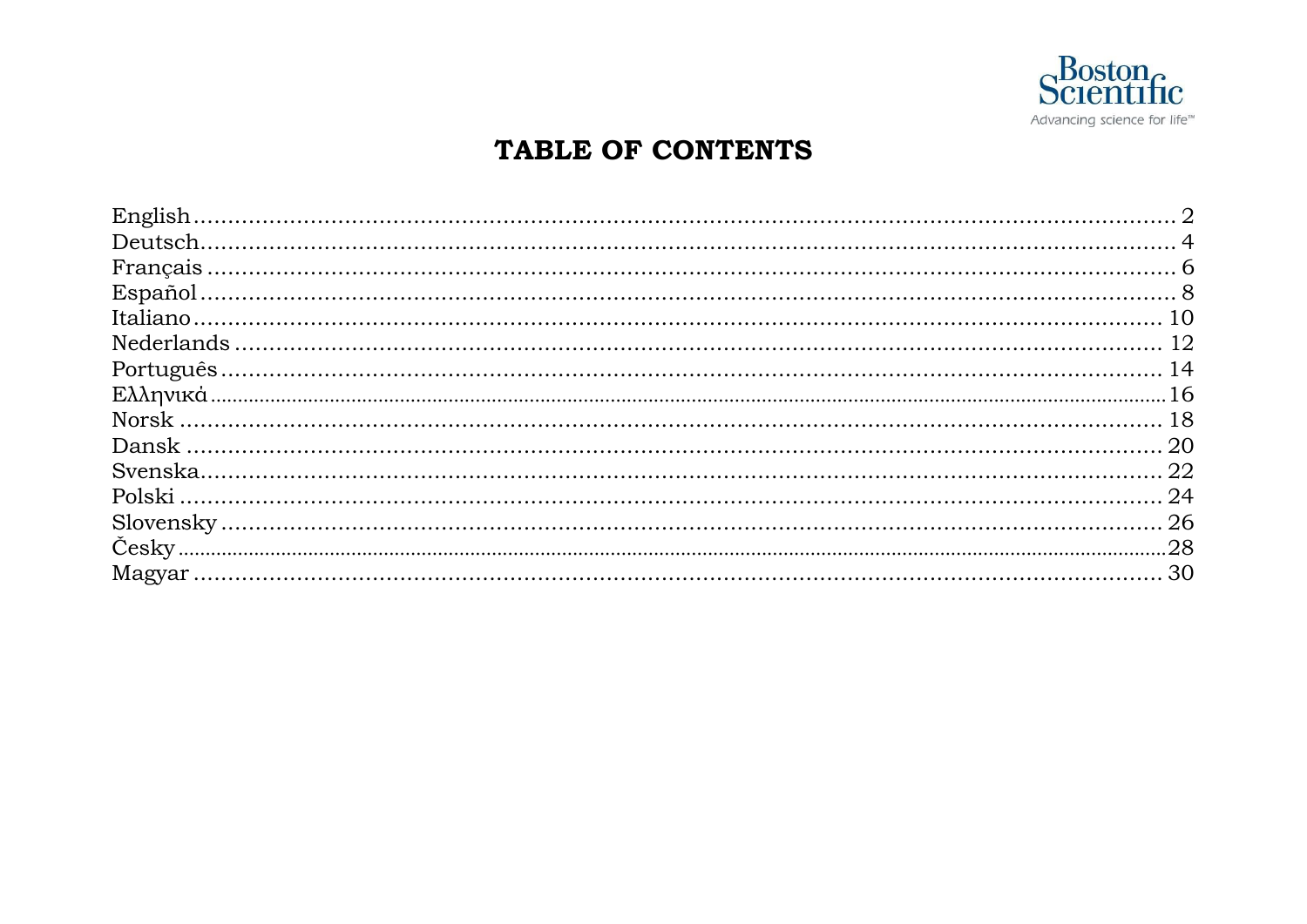

## **DECLARATION OF CONFORMITY** Directive 2014/53/EU

Manufacturer: Boston Scientific Corporation

Address: 4100 Hamline Avenue North, St. Paul, Minnesota 55112-5798, USA We declare on our sole responsibility that the following radio equipment model(s) and accessories are in conformity with the relevant Union harmonisation legislation in Directive 2014/53/EU:

#### **LATITUDETM 6290**

Radio Equipment Accessories

#### **LATITUDETM 6454**

The relevant harmonised standards and/or technical specifications which have been applied in relation to this declaration of conformity are:

Concerning Article 3.1(a):

**EN 50385:2002**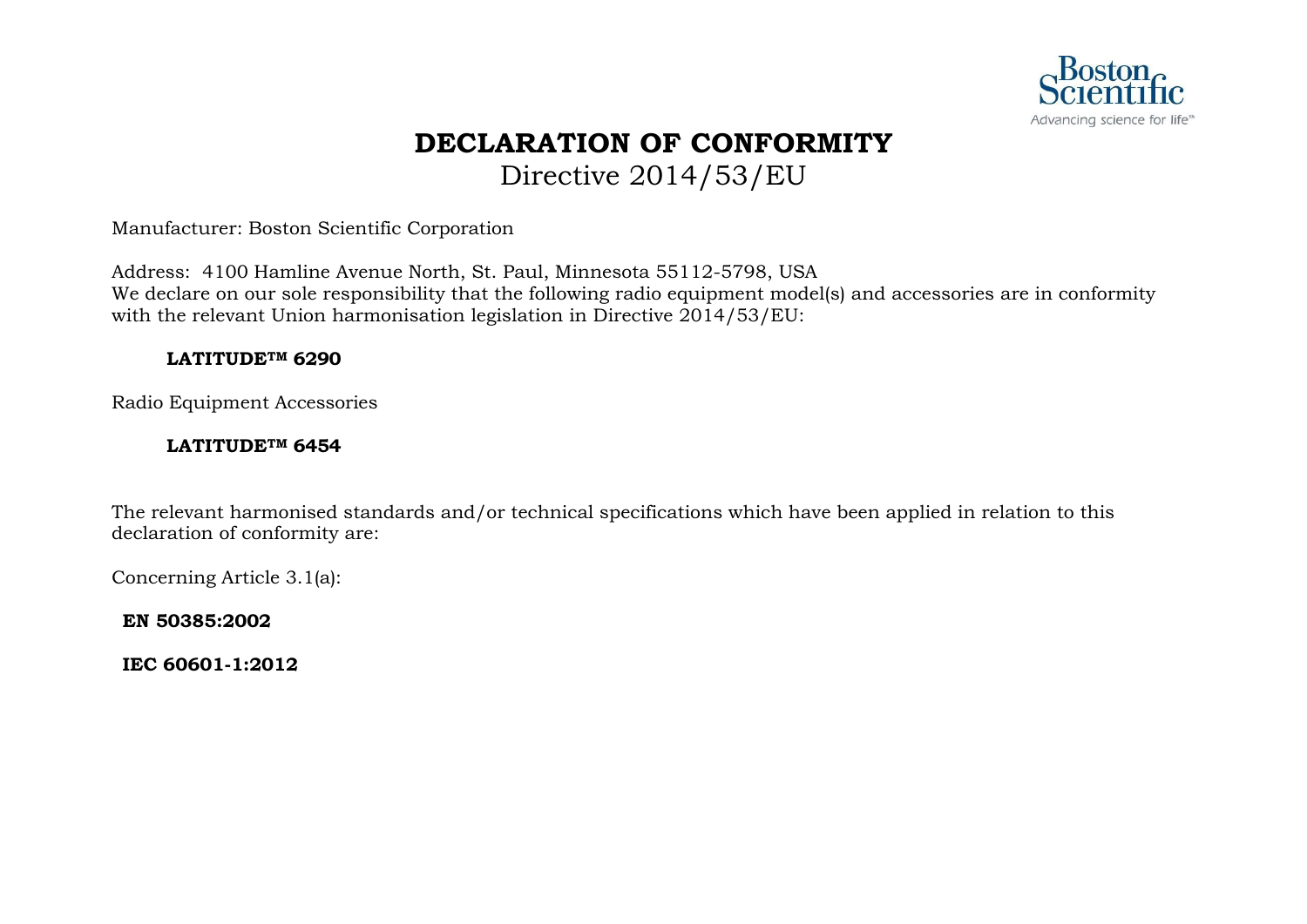

Concerning Article 3.1(b):

**ETSI EN 301 489-1 V2.1.1:2017 (LATITUDETM 6290 & 6454) ETSI EN 301 489-17 V3.1.1:2017 (LATITUDETM 6290 & 6454) ETSI EN 301 489-27 V2.1.1:2016 (LATITUDETM 6290) ETSI EN 301 489-52 V1.1.0:2016 (LATITUDETM 6290)**

Concerning Article 3.2:

#### **ETSI EN 301 839 V2.1.1:2016 (LATITUDETM 6290) ETSI EN 300 328 V2.2.2:2019 (LATITUDETM 6454)**

Signed for and on behalf of Boston Scientific at the listed address

DocuSigned by: alexandra Naughton J Signer Name: Alexandra Naughton Signing Reason: I approve this document Signing Time: 01 May 2022 | 10:48:10 PM EDT CE1861A2FA33422696548C3D61B13068 Alexandra Naughton Vice President, Quality Assurance<br>
— DocuSigned by: Dan Goldman l D Signer Name: Dan Goldman Signing Reason: I approve this document Signing Time: 02 May 2022 | 12:46:36 PM PDT 4AE9832E11BB4D228A3A17502BAD7454

Dan Goldman Vice President, Research and Development

Date of Issue: 05/04/2022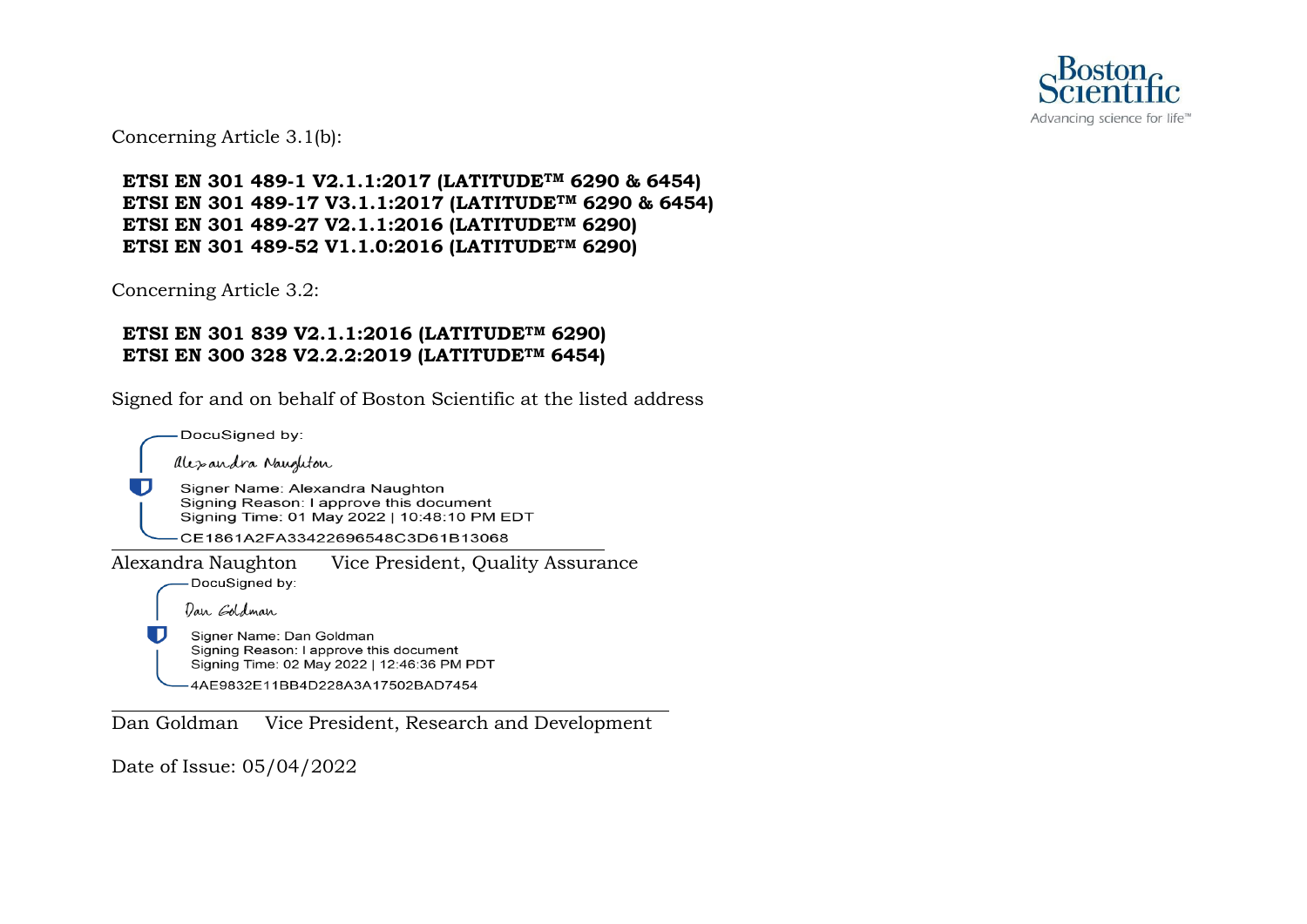

## **KONFORMITÄTSERKLÄRUNG** Richtlinie 2014/53/EU

Hersteller: Boston Scientific Corporation

Adresse: 4100 Hamline Avenue North, St. Paul, Minnesota 55112-5798, USA Hiermit erklären wir in alleiniger Verantwortung, dass die folgenden Funkanlagenmodelle und Zubehöre mit der Richtlinie 2014/53/EU über die Harmonisierung der Rechtsvorschriften der Mitgliedstaaten konform sind:

#### **LATITUDETM 6290**

Funkanlagenzubehör

#### **LATITUDETM 6454**

In Bezug auf diese Konformitätserklärung wurden die folgenden harmonisierten Normen und/oder anderen einschlägigen technischen Spezifikationen angewandt:

Zu Artikel 3.1(a):

**EN 50385:2002**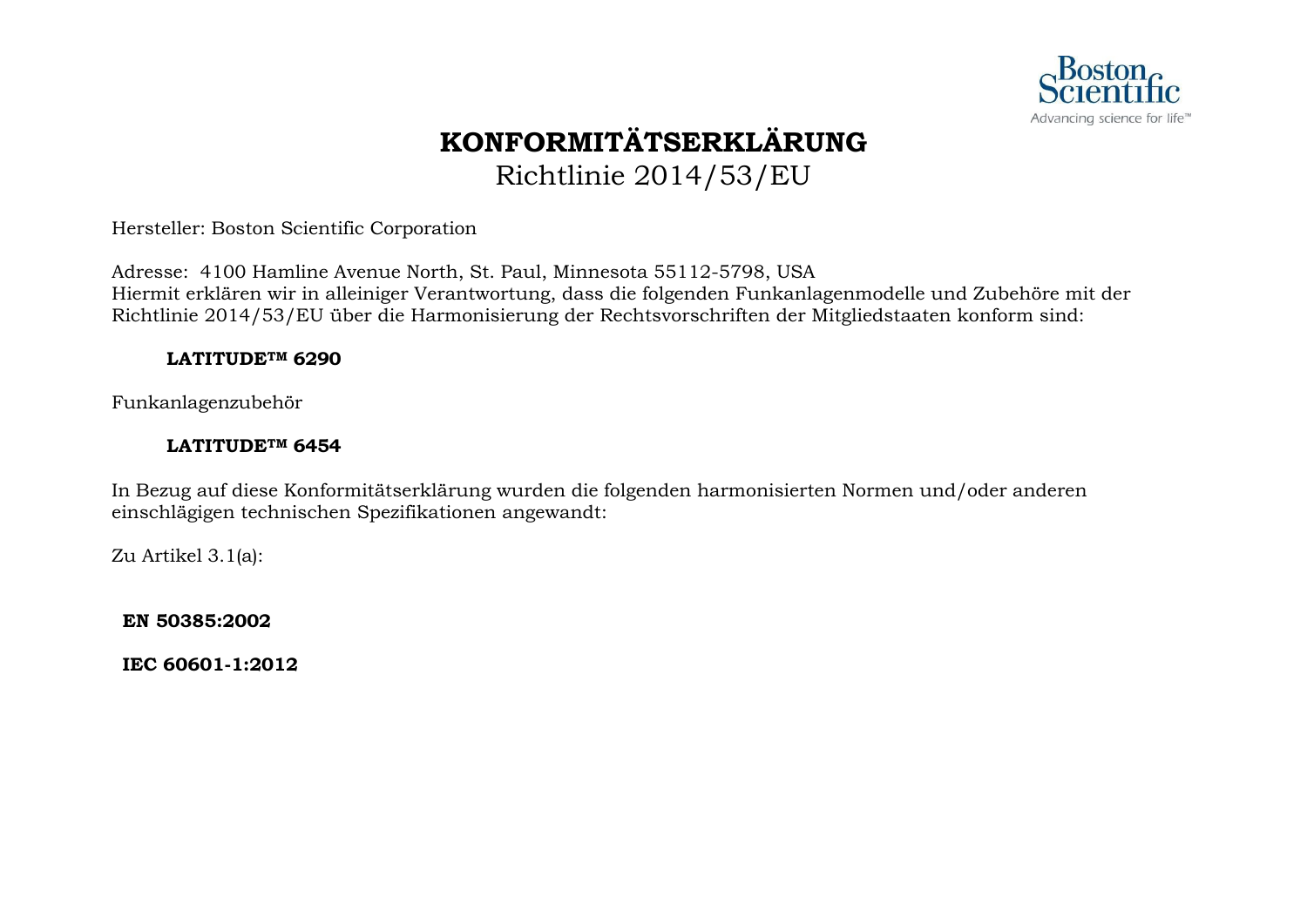

Zu Artikel 3.1(b):

**ETSI EN 301 489-1 V2.1.1:2017 (LATITUDETM 6290 & 6454) ETSI EN 301 489-17 V3.1.1:2017 (LATITUDETM 6290 & 6454) ETSI EN 301 489-27 V2.1.1:2016 (LATITUDETM 6290) ETSI EN 301 489-52 V1.1.0:2016 (LATITUDETM 6290)**

Zu Artikel 3.2:

#### **ETSI EN 301 839 V2.1.1:2016 (LATITUDETM 6290) ETSI EN 300 328 V2.2.2:2019 (LATITUDETM 6454)**

Unterzeichnet für und im Auftrag von Boston Scientific unter der angegebenen Adresse.



Ausgabedatum: 05/04/2022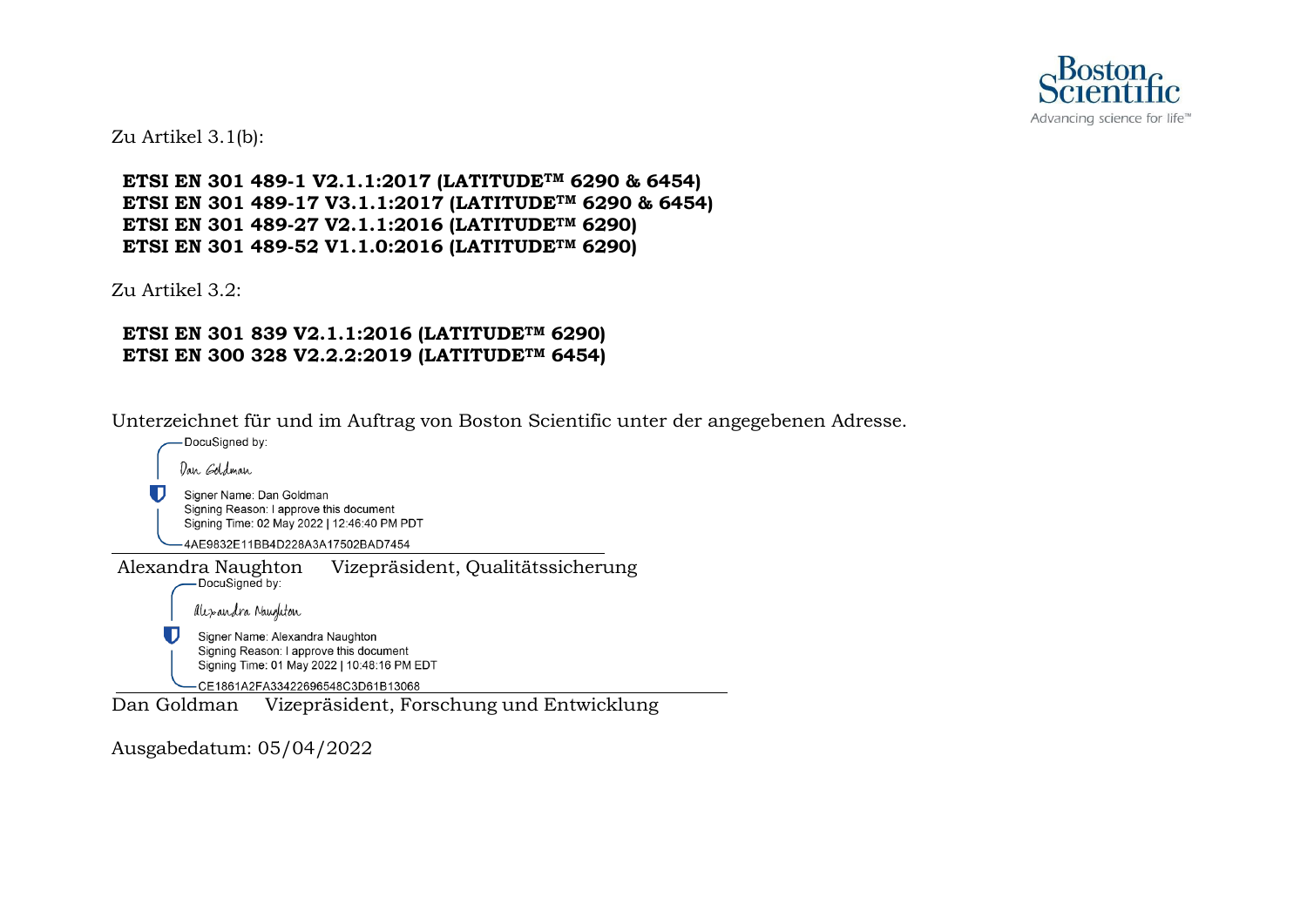

## **DÉCLARATION DE CONFORMITÉ** Directive 2014/53/EU

Fabricant : Boston Scientific Corporation

Adresse : 4100 Hamline Avenue North, St. Paul, Minnesota 55112-5798, USA Il est de notre seule responsabilité de certifier que le(s) modèle(s) et accessoires suivants d'équipements hertziens sont conformes à la législation d'harmonisation pertinente de l'Union comme décrite dans la directive 2014/53/EU :

#### **LATITUDETM 6290**

Accessoires d'équipements hertziens

#### **LATITUDETM 6454**

Les normes harmonisées et/ou les spécifications techniques pertinentes qui ont été appliquées en relation avec cette déclaration de conformité sont :

En ce qui concerne l'article 3.1(a) :

**EN 50385:2002**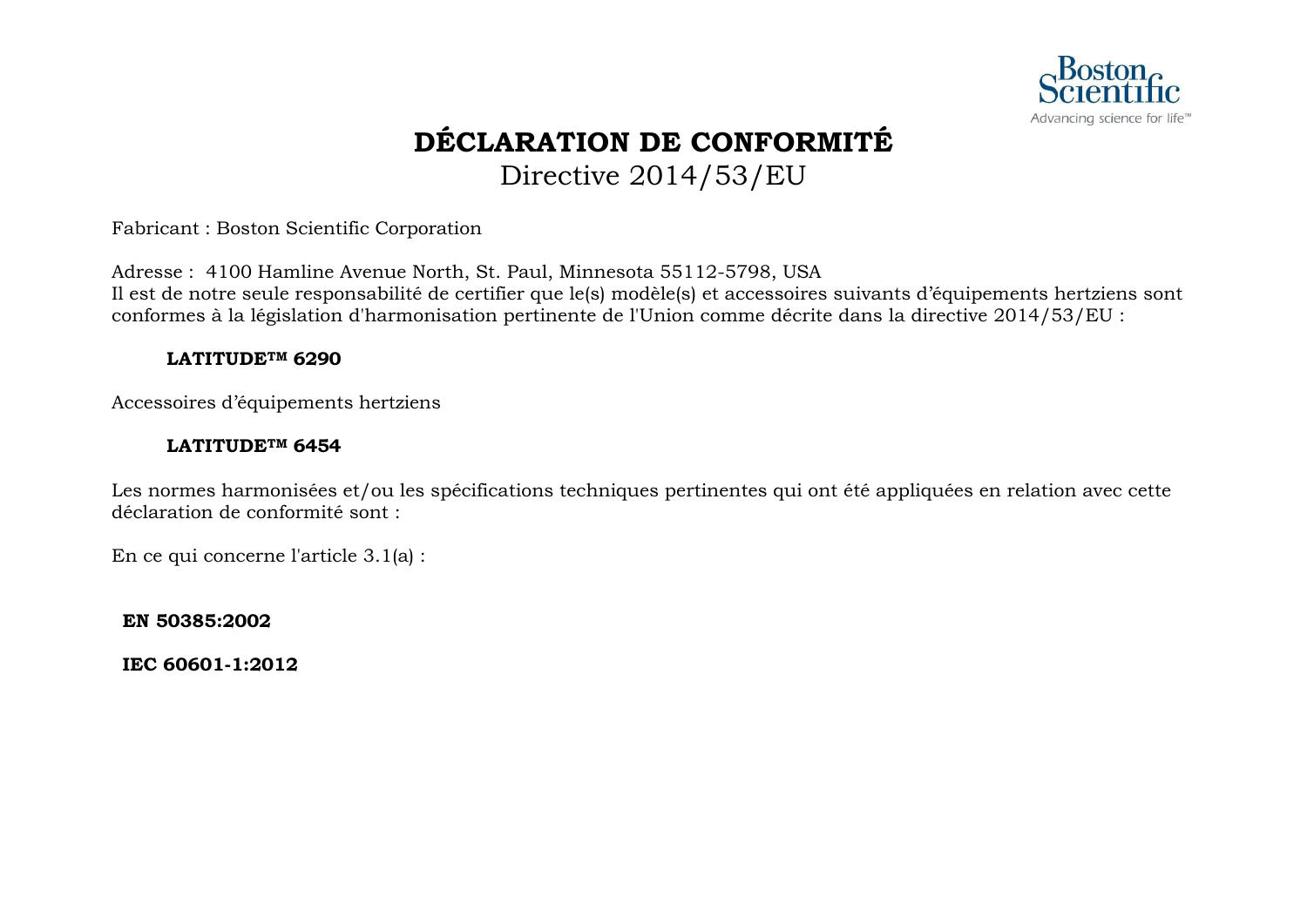

En ce qui concerne l'article 3.1(b) :

#### **ETSI EN 301 489-1 V2.1.1:2017 (LATITUDETM 6290 & 6454) ETSI EN 301 489-17 V3.1.1:2017 (LATITUDETM 6290 & 6454) ETSI EN 301 489-27 V2.1.1:2016 (LATITUDETM 6290) ETSI EN 301 489-52 V1.1.0:2016 (LATITUDETM 6290)**

En ce qui concerne l'article 3.2 :

#### **ETSI EN 301 839 V2.1.1:2016 (LATITUDETM 6290) ETSI EN 300 328 V2.2.2:2019 (LATITUDETM 6454)**

Signé pour et au nom de Boston Scientific à l'adresse indiquée

| DocuSigned by:                                                                                                            |
|---------------------------------------------------------------------------------------------------------------------------|
| alesandra Naughton                                                                                                        |
| Signer Name: Alexandra Naughton<br>Signing Reason: I approve this document<br>Signing Time: 01 May 2022   10:48:23 PM EDT |
| CE1861A2FA33422696548C3D61B13068                                                                                          |
| Vice-président du service d'assurance qualité<br>Alexandra Naughton                                                       |
| DocuSigned by:                                                                                                            |
| Dan <i>Go</i> ldman                                                                                                       |
| Signer Name: Dan Goldman<br>Signing Reason: I approve this document<br>Signing Time: 02 May 2022   12:46:44 PM PDT        |
| 4AE9832E11BB4D228A3A17502BAD7454                                                                                          |

Dan Goldman Vice président de Recherche et développement

Date d'établissement: 05/04/2022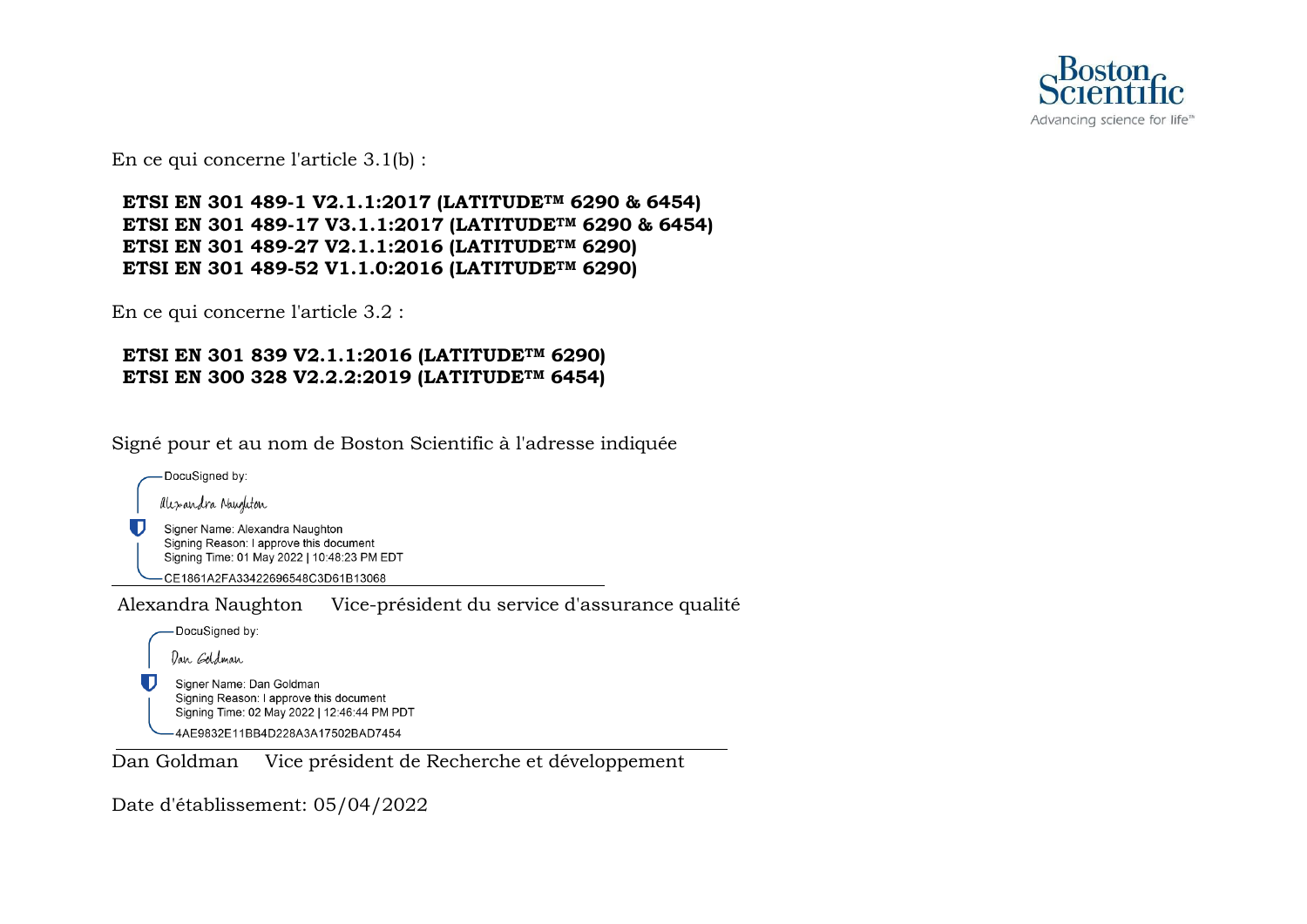

## **DECLARACIÓN DE CONFORMIDAD** Directiva 2014/53/UE

Fabricante: Boston Scientific Corporation

Dirección: 4100 Hamline Avenue North, St. Paul, Minnesota 55112-5798, EE. UU. Declaramos, bajo nuestra responsabilidad exclusivamente, que los siguientes modelos de equipos radioeléctricos y accesorios están en conformidad con la legislación pertinente de armonización de la Unión Europea en la Directiva 2014/53/UE:

#### **LATITUDETM 6290**

Accesorios de equipos radioeléctricos

#### **LATITUDETM 6454**

Las normas armonizadas pertinentes o especificaciones técnicas que se han aplicado en relación con la declaración de conformidad son las siguientes:

En referencia al artículo 3.1(a):

**EN 50385:2002**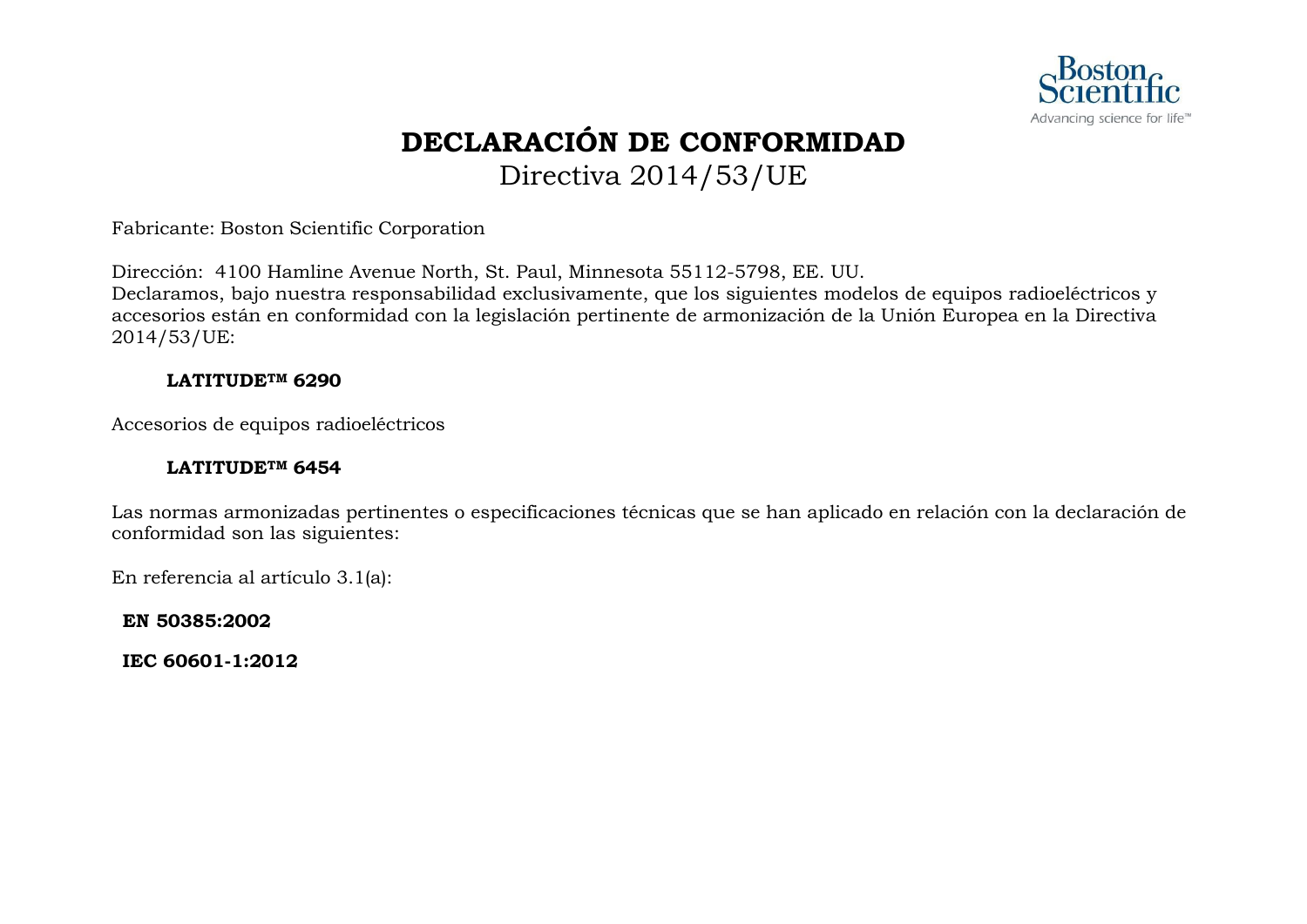

En referencia al artículo 3.1(b):

**ETSI EN 301 489-1 V2.1.1:2017 (LATITUDETM 6290, 6454) ETSI EN 301 489-17 V3.1.1:2017 (LATITUDETM 6290 y 6454) ETSI EN 301 489-27 V2.1.1:2016 (LATITUDETM 6290) ETSI EN 301 489-52 V1.1.0:2016 (LATITUDETM 6290)**

En referencia al artículo 3.2:

#### **ETSI EN 301 839 V2.1.1:2016 (LATITUDETM 6290) ETSI EN 300 328 V2.2.2:2019 (LATITUDETM 6454)**

Firmado por y en nombre de Boston Scientific en la dirección mencionada

DocuSigned by:

53

alexandra Naughton

Signer Name: Alexandra Naughton Signing Reason: I approve this document Signing Time: 01 May 2022 | 10:48:30 PM EDT

CE1861A2EA33422696548C3D61B13068

Alexandra Naughton Vicepresidente del departamento de Garantía de la Calidad

DocuSigned by:

Dan Goldman

U Signer Name: Dan Goldman Signing Reason: I approve this document Signing Time: 02 May 2022 | 12:46:48 PM PDT 4AE9832E11BB4D228A3A17502BAD7454

Dan Goldman Vicepresidente del departamento de Investigación y Desarrollo

Fecha de publicación: 05/04/2022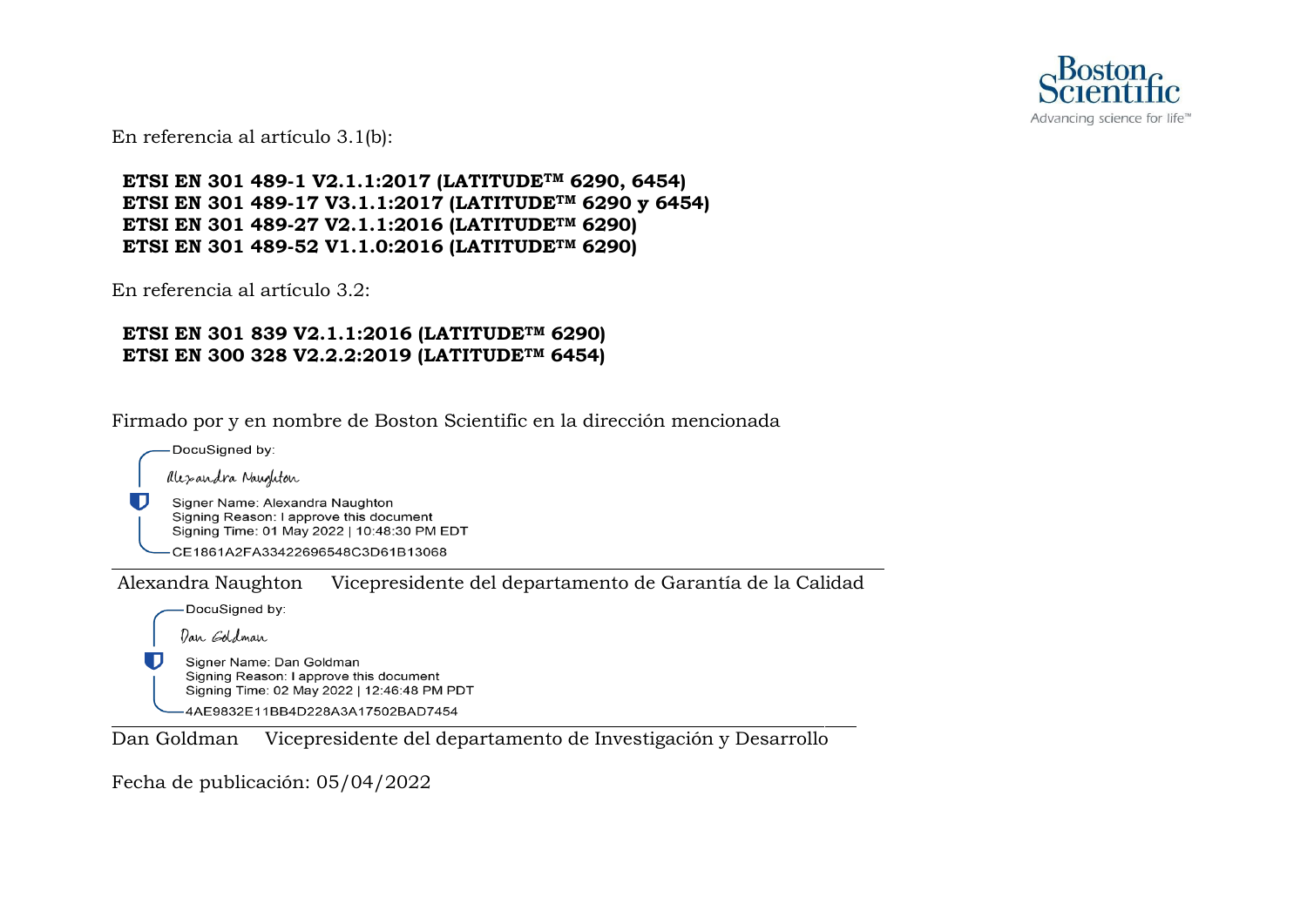

## **DICHIARAZIONE DI CONFORMITÀ** Direttiva 2014/53/UE

Fabbricante: Boston Scientific Corporation

Indirizzo: 4100 Hamline Avenue North, St. Paul, Minnesota 55112-5798, USA Dichiariamo sotto la nostra esclusiva responsabilità che i seguenti modelli di apparecchiature e accessori radio sono conformi alla legislazione di armonizzazione dell'Unione pertinente della direttiva 2014/53/UE:

#### **LATITUDETM 6290**

Accessori radio

#### **LATITUDETM 6454**

Le norme armonizzate e/o le specifiche tecniche pertinenti che sono state applicate ai sensi della presente dichiarazione di conformità sono le seguenti:

In riferimento all'articolo 3.1(a):

**EN 50385:2002**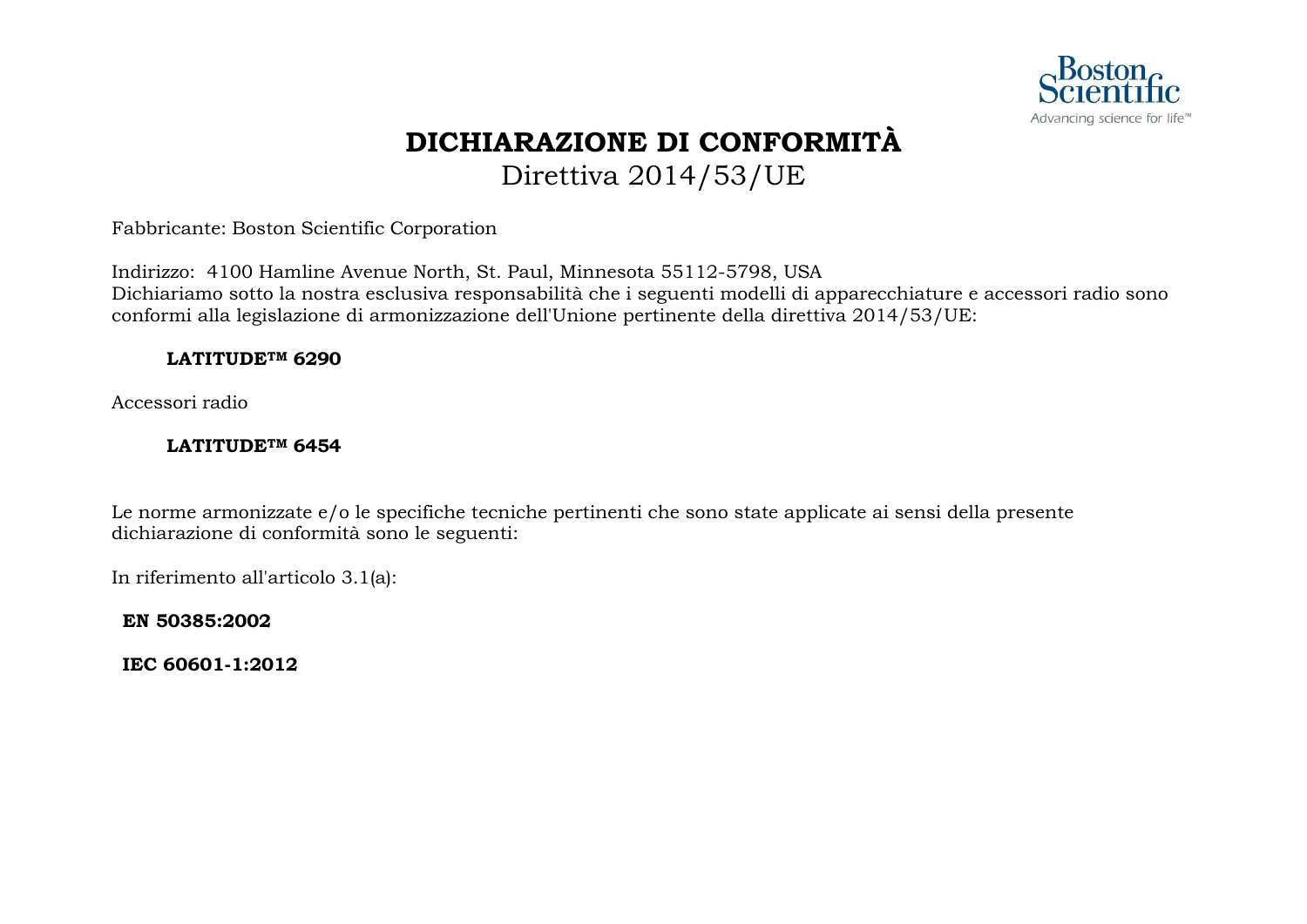

In riferimento all'articolo 3.1(b):

#### **ETSI EN 301 489-1 V2.1.1:2017 (LATITUDETM 6290 e 6454) ETSI EN 301 489-17 V3.1.1:2017 (LATITUDETM 6290 e 6454) ETSI EN 301 489-27 V2.1.1:2016 (LATITUDETM 6290) ETSI EN 301 489-52 V1.1.0:2016 (LATITUDETM 6290)**

In riferimento all'articolo 3.2:

#### **ETSI EN 301 839 V2.1.1:2016 (LATITUDETM 6290) ETSI EN 300 328 V2.2.2:2019 (LATITUDETM 6454)**

Firmato a nome per conto di Boston Scientific all'indirizzo indicato DocuSigned by:

Alexandra Naughton

Signer Name: Alexandra Naughton Signing Reason: I approve this document Signing Time: 01 May 2022 | 10:48:36 PM EDT

-CE1861A2FA33422696548C3D61B13068

Alexandra Naughton Vicepresidente, Controllo qualità Dan Goldman

> Signer Name: Dan Goldman Signing Reason: I approve this document Signing Time: 02 May 2022 | 12:46:52 PM PDT

-4AE9832E11BB4D228A3A17502BAD7454

Dan Goldman Vicepresidente, Ricerca e sviluppo

Data di rilascio: 05/04/2022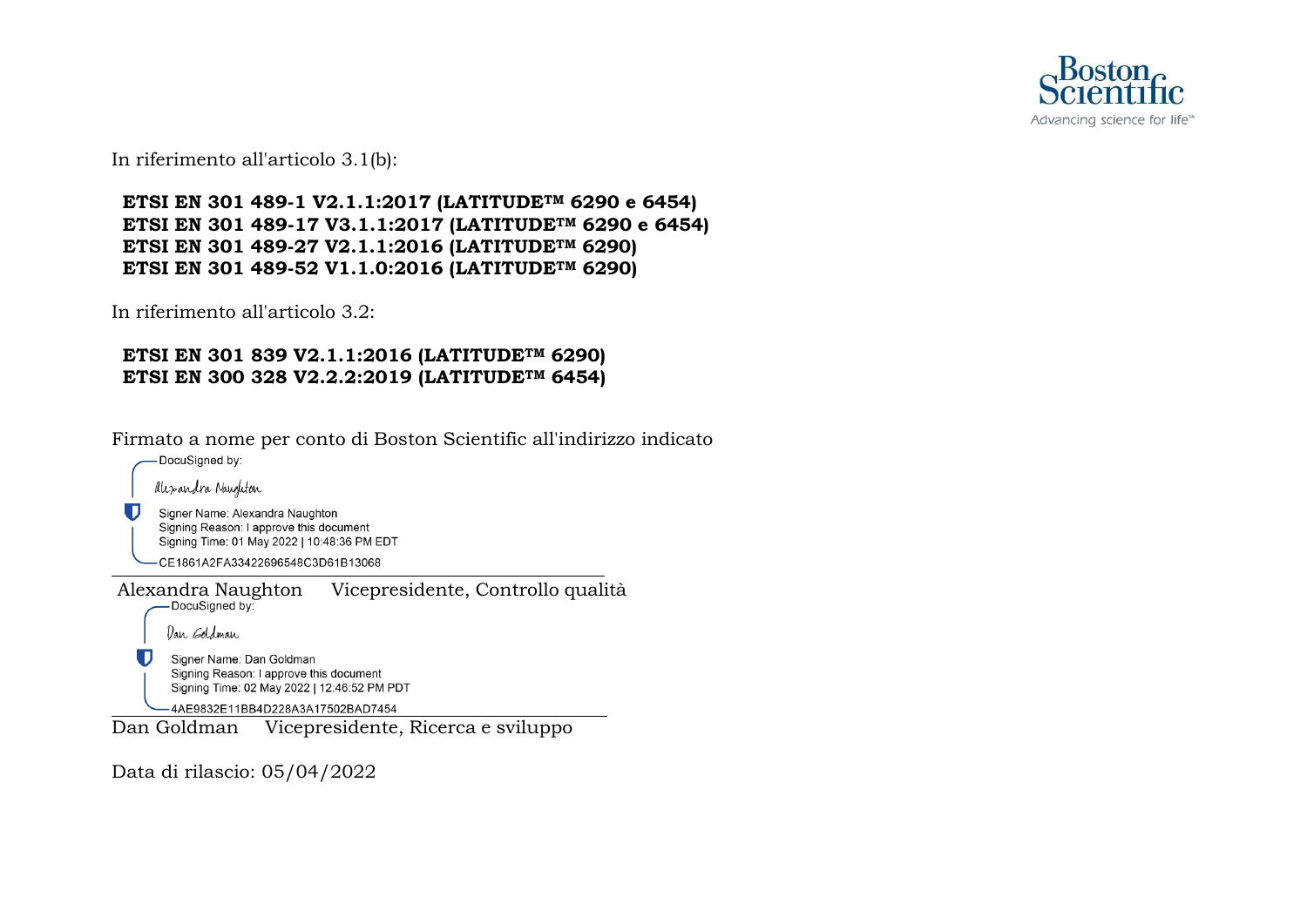

## **CE-CONFORMITEITSVERKLARING** Richtlijn 2014/53/EG

Fabrikant: Boston Scientific Corporation

Adres: 4100 Hamline Avenue North, St. Paul, Minnesota 55112-5798, VS Wij verklaren op onze eigen verantwoording dat de volgende modellen en accessoires van radioapparatuur in overeenstemming zijn met de relevante harmonisatiewetgeving van de Gemeenschap in Richtlijn 2014/53/EG:

#### **LATITUDETM 6290**

Accessoires radioapparatuur

#### **LATITUDETM 6454**

De relevante geharmoniseerde normen en/of technische specificaties die zijn toegepast in verband met deze conformiteitsverklaring zijn:

Betreffende Artikel 3.1(a):

**EN 50385:2002**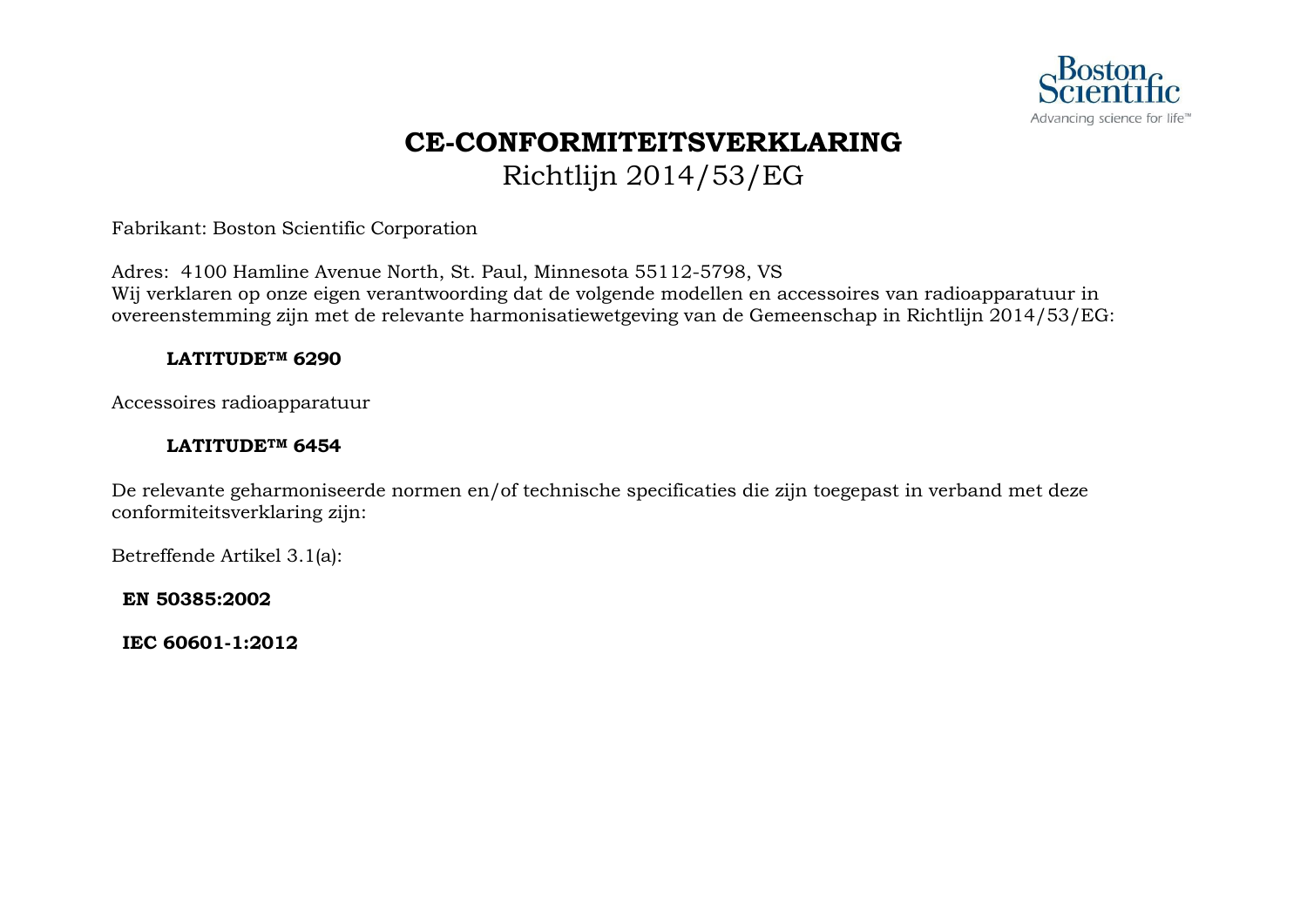

Betreffende Artikel 3.1(b):

**ETSI EN 301 489-1 V2.1.1:2017 (LATITUDETM 6290 & 6454) ETSI EN 301 489-17 V3.1.1:2017 (LATITUDETM 6290 & 6454) ETSI EN 301 489-27 V2.1.1:2016 (LATITUDETM 6290) ETSI EN 301 489-52 V1.1.0:2016 (LATITUDETM 6290)**

Betreffende Artikel 3.2:

#### **ETSI EN 301 839 V2.1.1:2016 (LATITUDETM 6290) ETSI EN 300 328 V2.2.2:2019 (LATITUDETM 6454)**

Ondertekend voor en namens Boston Scientific op het vermelde adres.

-DocuSigned by:

Alexandra Naughton

U. Signer Name: Alexandra Naughton Signing Reason: I approve this document Signing Time: 01 May 2022 | 10:48:43 PM EDT

-CE1861A2FA33422696548C3D61B13068

Alexandra Naughton Vicepresident, kwaliteitsborging

-DocuSigned by:

Dan Goldman

O

Signer Name: Dan Goldman Signing Reason: I approve this document Signing Time: 02 May 2022 | 12:46:56 PM PDT -4AE9832E11BB4D228A3A17502BAD7454

Dan Goldman Vicepresident, research en ontwikkeling

Uitgiftedatum: 05/04/2022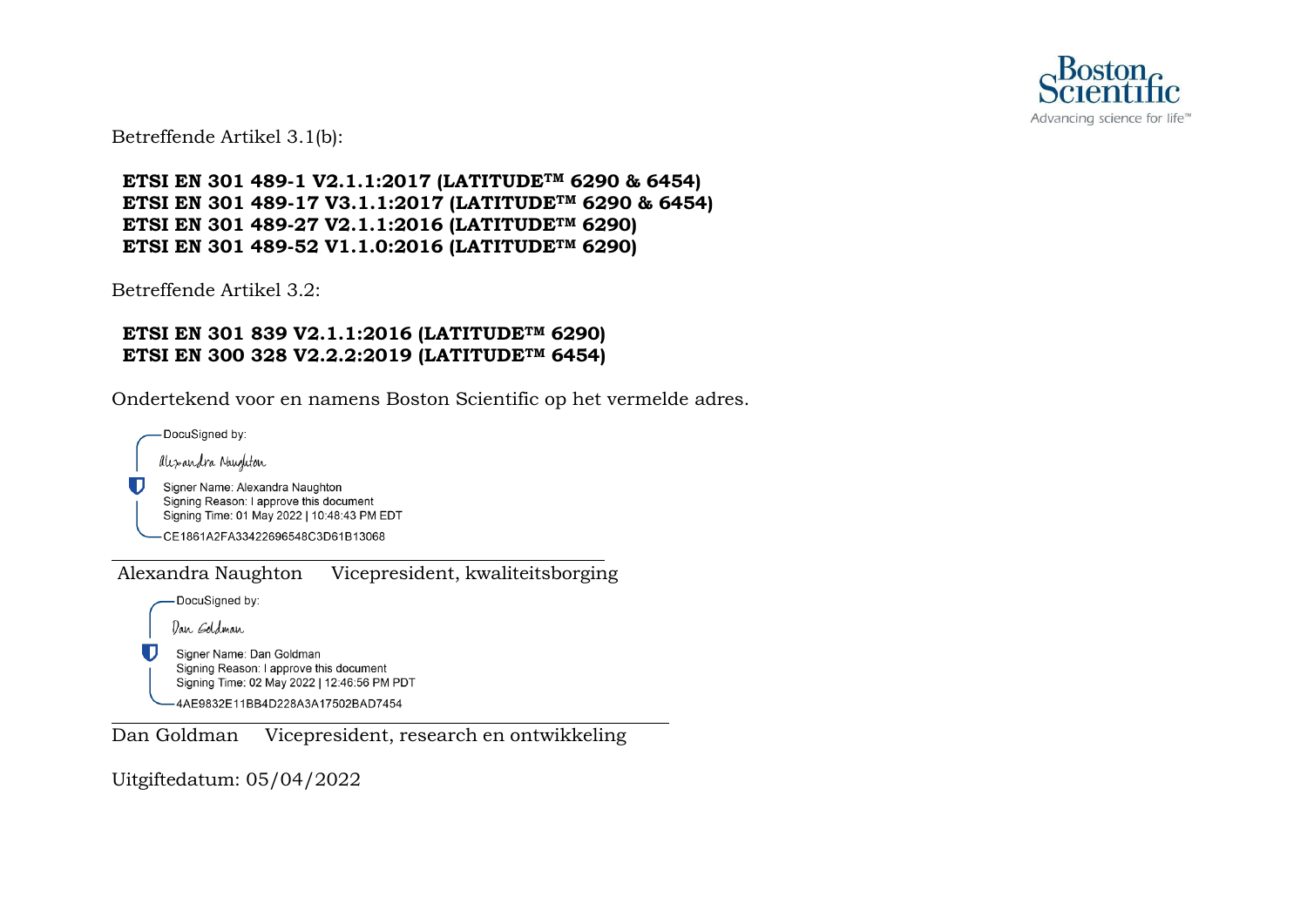

## **DECLARAÇÃO DE CONFORMIDADE** Diretiva 2014/53/UE

Fabricante: Boston Scientific Corporation

Endereço: 4100 Hamline Avenue North, St. Paul, Minnesota 55112-5798, USA Declaramos sob nossa única responsabilidade que os seguintes modelos de equipamentos de rádio e acessórios estão em conformidade com a legislação de harmonização relevante da União Europeia na Diretiva 2014/53/UE:

#### **LATITUDETM 6290**

Acessórios de Equipamentos de Rádio

#### **LATITUDETM 6454**

As normas harmonizadas relevantes e/ou as especificações técnicas que foram aplicadas relativamente a esta declaração de conformidade são:

Relativamente ao Artigo n.º 3.1(a):

**EN 50385:2002**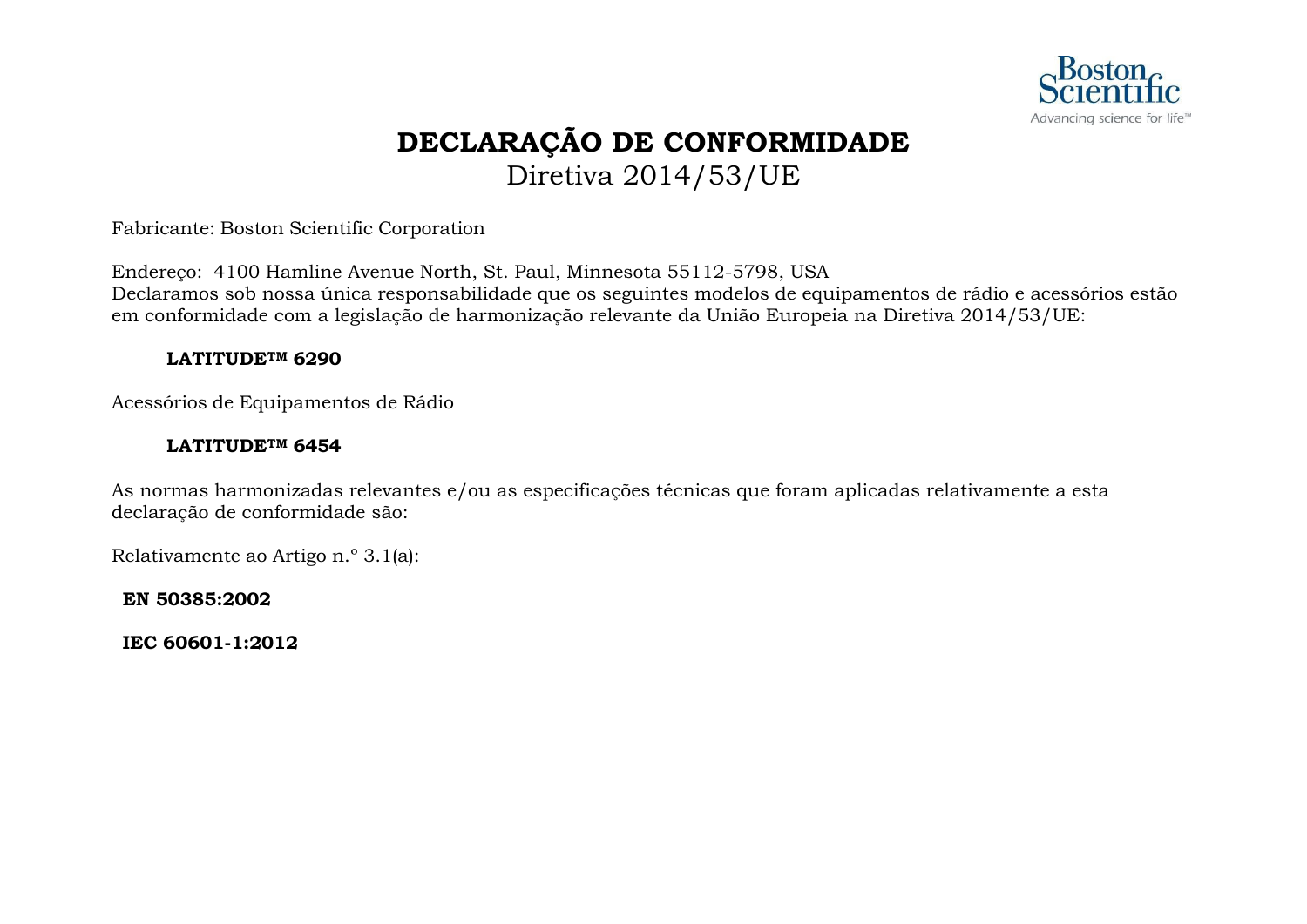

Relativamente ao Artigo n.º 3.1(b):

**ETSI EN 301 489-1 V2.1.1:2017 (LATITUDETM 6290, 6454) ETSI EN 301 489-17 V3.1.1:2017 (LATITUDETM 6290 e 6454) ETSI EN 301 489-27 V2.1.1:2016 (LATITUDETM 6290) ETSI EN 301 489-52 V1.1.0:2016 (LATITUDETM 6290)**

Relativamente ao Artigo n.º 3.2:

#### **ETSI EN 301 839 V2.1.1:2016 (LATITUDETM 6290) ETSI EN 300 328 V2.2.2:2019 (LATITUDETM 6454)**

Assinado por e em nome da Boston Scientific, no endereço indicado

DocuSigned by: Alexandra Naughton O. Signer Name: Alexandra Naughton Signing Reason: I approve this document Signing Time: 01 May 2022 | 10:48:52 PM EDT -CE1861A2FA33422696548C3D61B13068 Alexandra Naughton Vice-presidente, Garantia de Qualidade -DocuSigned by: Dan Goldman U Signer Name: Dan Goldman Signing Reason: I approve this document Signing Time: 02 May 2022 | 12:47:00 PM PDT -4AE9832E11BB4D228A3A17502BAD7454

Dan Goldman Vice-presidente, Investigação e Desenvolvimento

Data de Emissão: 05/04/2022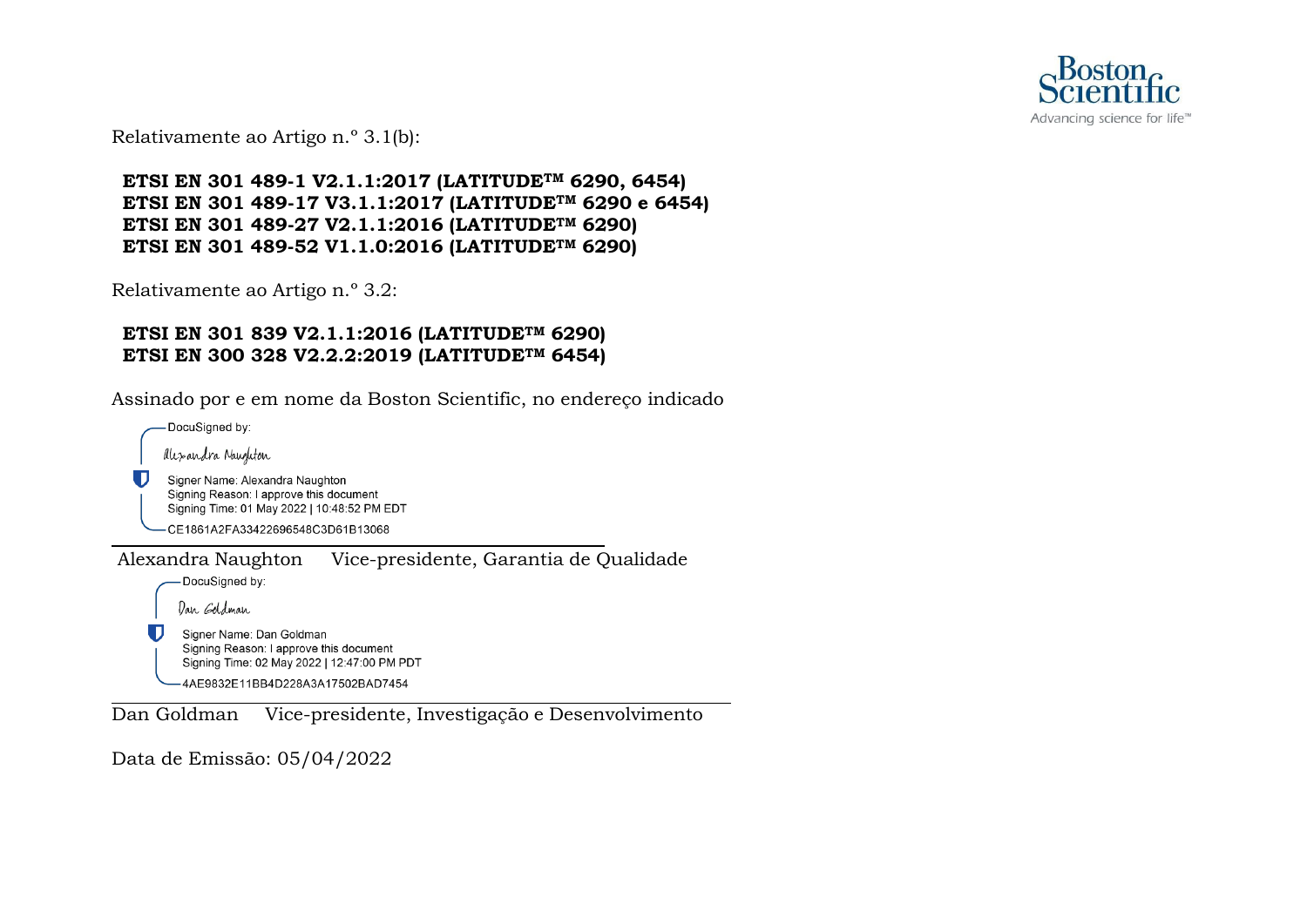

## **ΔΗΛΩΣΗ ΣΥΜΜΟΡΦΩΣΗΣ** Οδηγία 2014/53/EΕ

Κατασκευαστής: Boston Scientific Corporation

Διεύθυνση: 4100 Hamline Avenue North, St. Paul, Minnesota 55112-5798, ΗΠΑ Δηλώνουμε με αποκλειστική μας ευθύνη ότι το/τα παρακάτω μοντέλο(α) και παρελκόμενα ραδιοεξοπλισμού είναι σε συμμόρφωση με τη σχετική ενωσιακή νομοθεσία εναρμόνισης που ορίζεται στην Οδηγία 2014/53/EΕ:

#### **LATITUDETM 6290**

Παρελκόμενα ραδιοεξοπλισμού

#### **LATITUDETM 6454**

Τα σχετικά εναρμονισμένα πρότυπα ή/και οι τεχνικές προδιαγραφές που έχουν εφαρμοστεί σε σχέση με την παρούσα δήλωση συμμόρφωσης είναι:

Σχετικό Άρθρο 3.1(α):

**EN 50385:2002**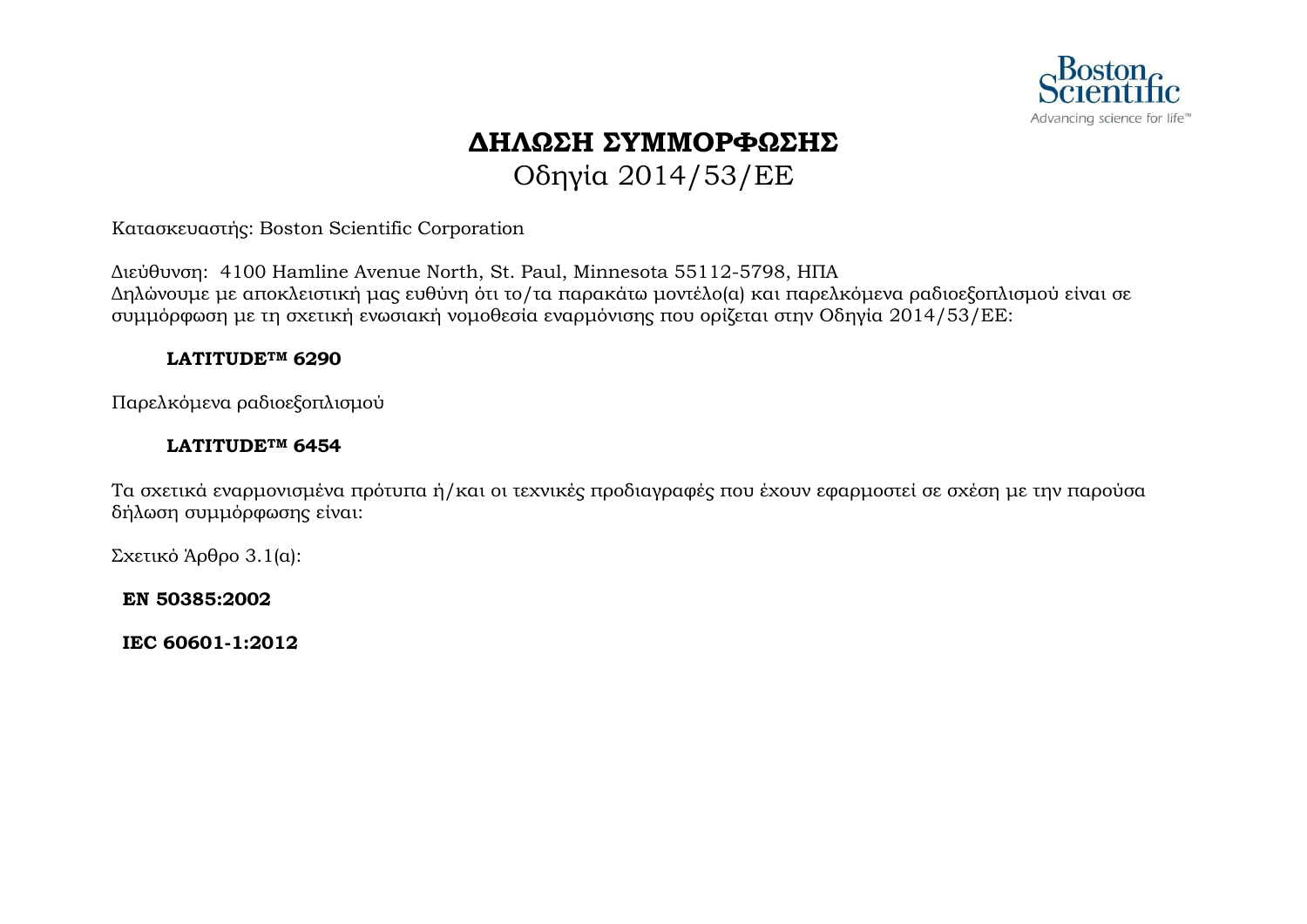

Σχετικό Άρθρο 3.1(β):

**ETSI EN 301 489-1 V2.1.1:2017 (LATITUDETM 6290 & 6454) ETSI EN 301 489-17 V3.1.1:2017 (LATITUDETM 6290 & 6454) ETSI EN 301 489-27 V2.1.1:2016 (LATITUDETM 6290) ETSI EN 301 489-52 V1.1.0:2016 (LATITUDETM 6290)**

Σχετικό Άρθρο 3.2:

#### **ETSI EN 301 839 V2.1.1:2016 (LATITUDETM 6290) ETSI EN 300 328 V2.2.2:2019 (LATITUDETM 6454)**

Υπεγράφη από και για λογαριασμό της Boston Scientific στην αναγραφόμενη διεύθυνση

-DocuSigned by:

Alexandra Naughton

Signer Name: Alexandra Naughton Signing Reason: I approve this document Signing Time: 01 May 2022 | 10:48:59 PM EDT

-CE1861A2FA33422696548C3D61B13068

Alexandra Naughton Αντιπρόεδρος, Διασφάλιση Ποιότητας Dan *Go*ldman U Signer Name: Dan Goldman Signing Reason: I approve this document Signing Time: 02 May 2022 | 12:47:05 PM PDT -4AE9832E11BB4D228A3A17502BAD7454

Dan Goldman Αντιπρόεδρος, Έρευνα και Ανάπτυξη

Ημερομηνία Έκδοσης: 05/04/2022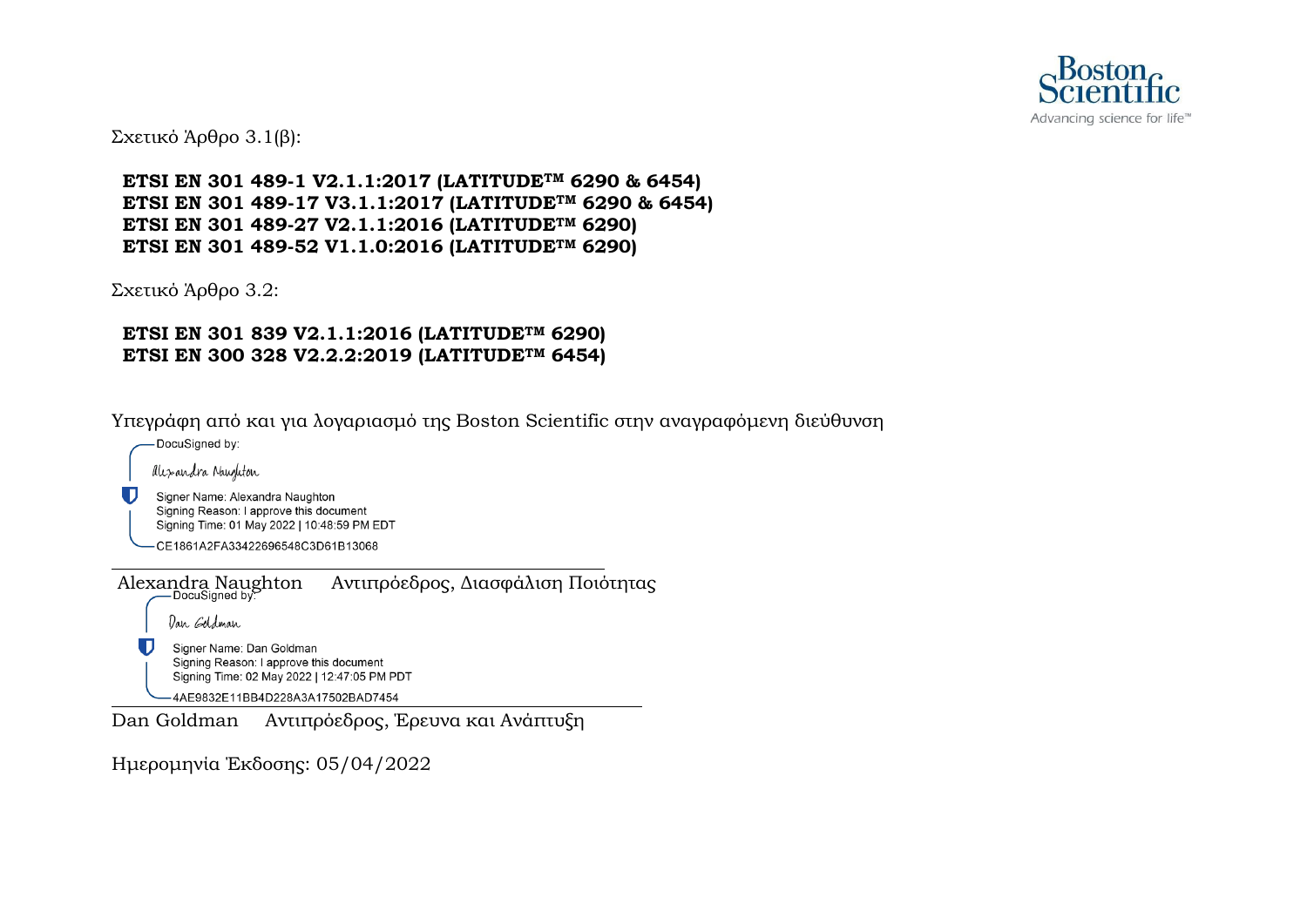

# **SAMSVARSERKLÆRING**

Direktiv 2014/53/EU

Produsent: Boston Scientific Corporation

Adresse: 4100 Hamline Avenue North, St. Paul, Minnesota 55112-5798, USA Vi erklærer herved på eget ansvar at følgende radioutstyrsmodell(er) og tilbehør er i samsvar med den relevante harmoniseringslovgivningen i direktiv 2014/53/EU:

#### **LATITUDETM 6290**

Radioutstyrstilbehør

#### **LATITUDETM 6454**

De relevante harmoniserte standardene og/eller tekniske spesifikasjonene som er brukt i forbindelse med denne samsvarserklæringen, er:

Angående artikkel 3.1(a):

**EN 50385:2002**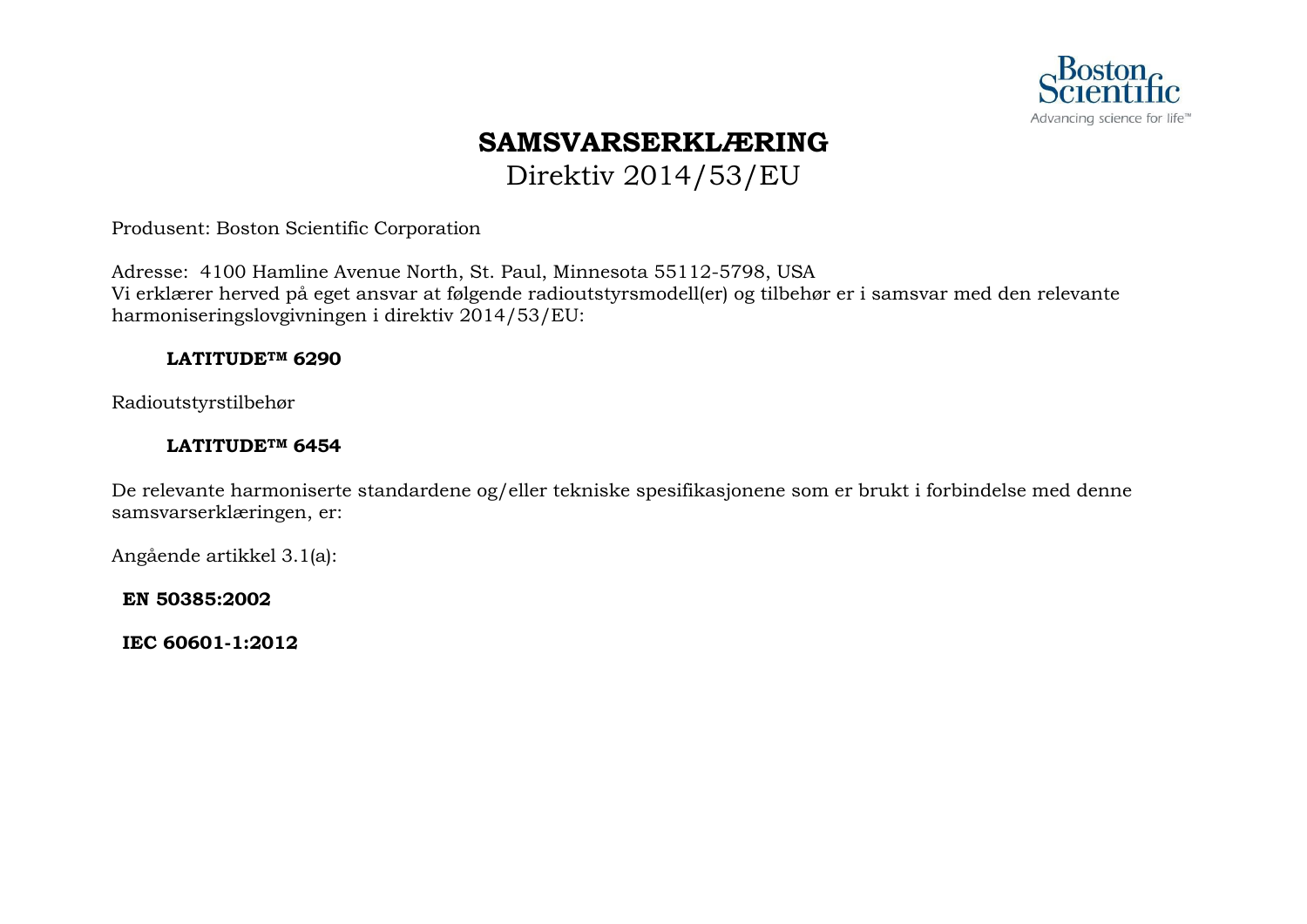

Angående artikkel 3.1(b):

#### **ETSI EN 301 489-1 V2.1.1:2017 (LATITUDETM 6290 & 6454) ETSI EN 301 489-17 V3.1.1:2017 (LATITUDETM 6290 & 6454) ETSI EN 301 489-27 V2.1.1:2016 (LATITUDETM 6290) ETSI EN 301 489-52 V1.1.0:2016 (LATITUDETM 6290)**

Angående artikkel 3.2:

#### **ETSI EN 301 839 V2.1.1:2016 (LATITUDETM 6290) ETSI EN 300 328 V2.2.2:2019 (LATITUDETM 6454)**

Undertegnet for og på vegne av Boston Scientific på angitt adresse

-DocuSigned by:

O

U

Alexandra Naughton

Signer Name: Alexandra Naughton Signing Reason: I approve this document Signing Time: 01 May 2022 | 10:49:05 PM EDT

CE1861A2FA33422696548C3D61B13068

Alexandra Naughton Visepresident, kvalitetssikring

DocuSigned by:

Dan Goldman

Signer Name: Dan Goldman Signing Reason: I approve this document Signing Time: 02 May 2022 | 12:47:09 PM PDT

4AE9832E11BB4D228A3A17502BAD7454

Dan Goldman Visepresident, forskning og utvikling

Utstedelsesdato: 05/04/2022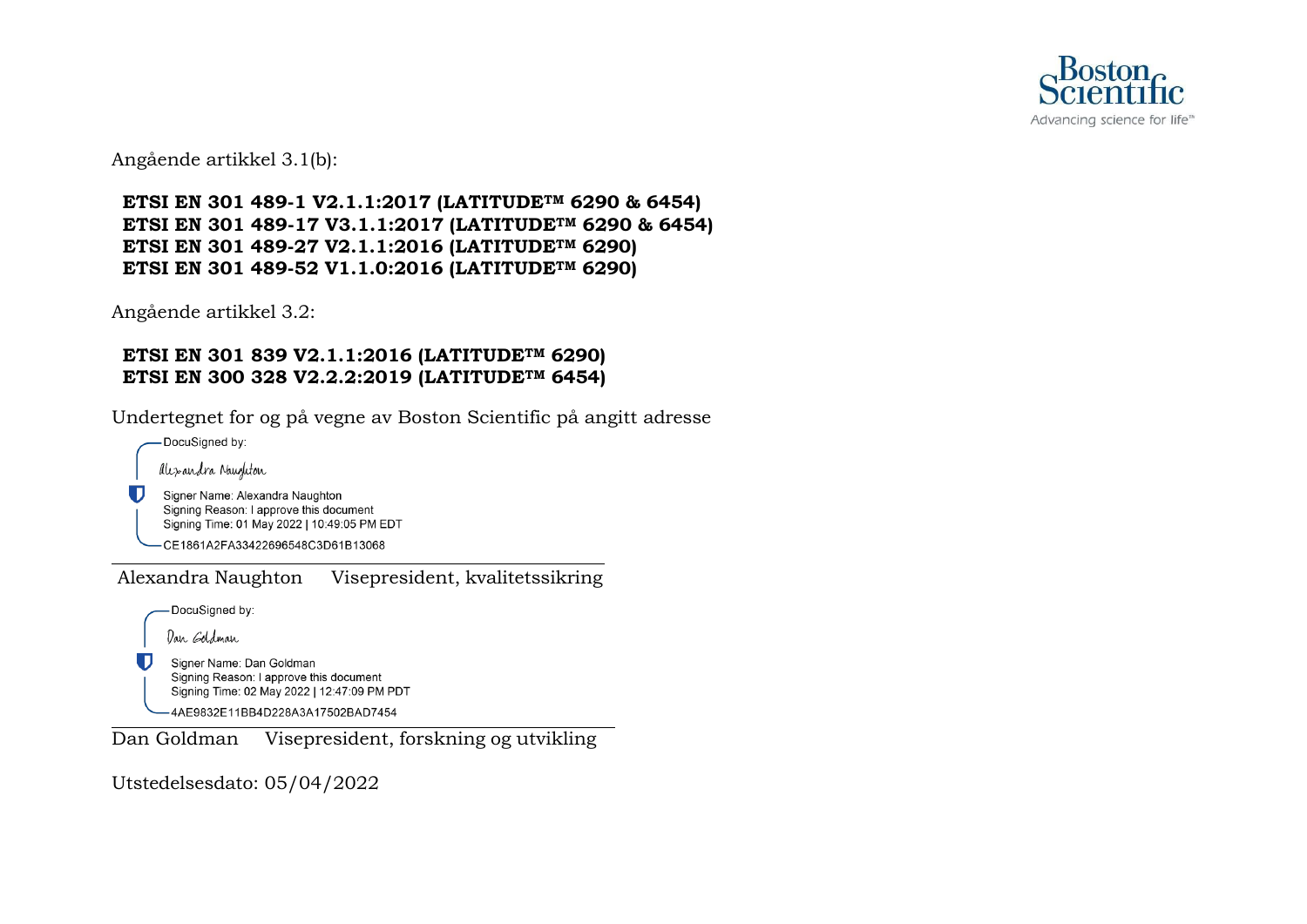

## **OVERENSSTEMMELSESERKLÆRING** Direktiv 2014/53/EU

Producent: Boston Scientific Corporation

Adresse: 4100 Hamline Avenue North, St. Paul, Minnesota 55112-5798, USA Vi erklærer hermed som eneansvarlige, at følgende radioudstyrsmodel(ler) og udstyr er i overensstemmelse med de relevante unionsharmoniseringsbestemmelser i direktiv 2014/53/EU:

#### **LATITUDETM 6290**

Radioudstyrstilbehør

#### **LATITUDETM 6454**

De relevante harmoniserede standarder og/eller tekniske specifikationer, der er anvendt i relation til denne overensstemmelseserklæring, er:

Hvad angår artikel 3.1(a):

**EN 50385:2002**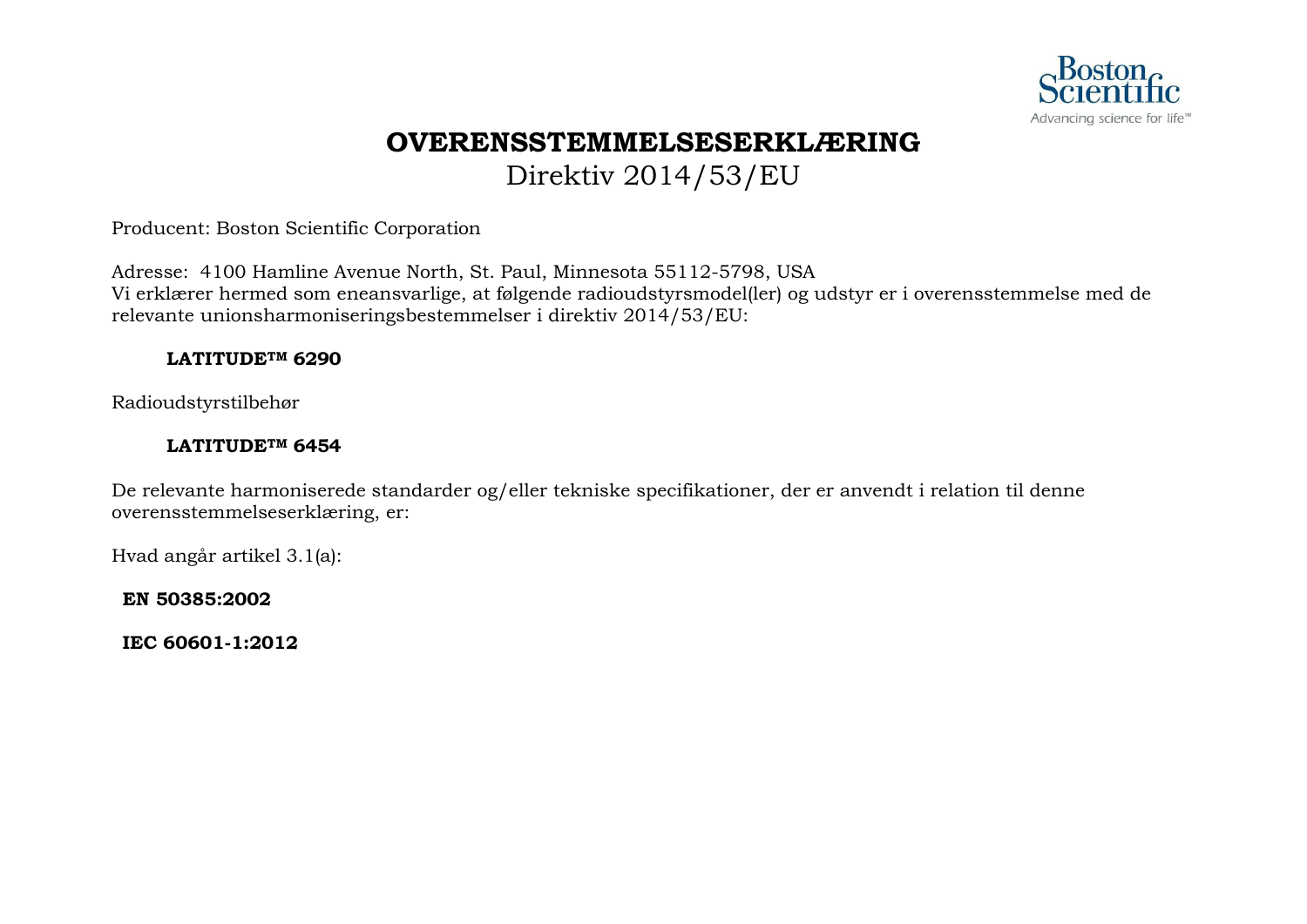

Hvad angår artikel 3.1(b):

**ETSI EN 301 489-1 V2.1.1:2017 (LATITUDETM 6290 & 6454) ETSI EN 301 489-17 V3.1.1:2017 (LATITUDETM 6290 & 6454) ETSI EN 301 489-27 V2.1.1:2016 (LATITUDETM 6290) ETSI EN 301 489-52 V1.1.0:2016 (LATITUDETM 6290)**

Hvad angår artikel 3.2:

#### **ETSI EN 301 839 V2.1.1:2016 (LATITUDETM 6290) ETSI EN 300 328 V2.2.2:2019 (LATITUDETM 6454)**

Underskrevet for og på vegne af Boston Scientific på den angivne adresse ales andra Naughton O Signer Name: Alexandra Naughton Signing Reason: I approve this document Signing Time: 01 May 2022 | 10:49:11 PM EDT -CE1861A2FA33422696548C3D61B13068 Alexandra Naughton Vicedirektør, Kvalitetssikring DocuSigned by: Dan Goldman Signer Name: Dan Goldman Signing Reason: I approve this document Signing Time: 02 May 2022 | 12:47:12 PM PDT 4AE9832E11BB4D228A3A17502BAD7454

Dan Goldman Vicedirektør, Forskning og udvikling

Udstedelsesdato: 05/04/2022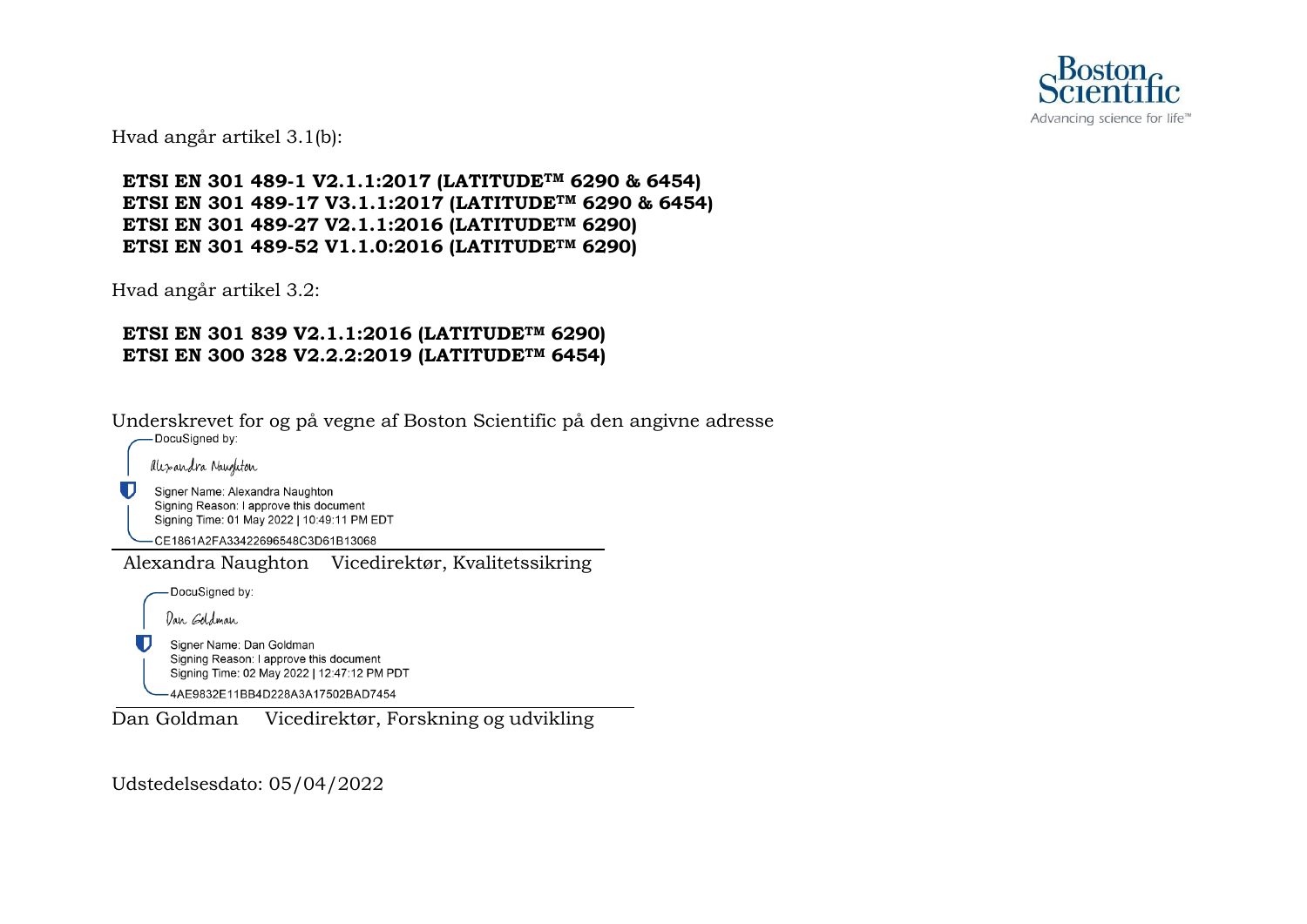

# **FÖRSÄKRAN OM ÖVERENSSTÄMMELSE**

Direktiv 2014/53/EU

Tillverkare: Boston Scientific Corporation

Adress: 4100 Hamline Avenue North, St. Paul, Minnesota 55112-5798, USA Vi försäkrar under eget ansvar att följande radioutrustningsmodell(er) och tillbehör överensstämmer med den relevanta unionslagstiftningen om harmonisering i direktiv 2014/53/EU:

#### **LATITUDETM 6290**

Tillbehör till radioutrustning

#### **LATITUDETM 6454**

De relevanta harmoniserade standarderna och/eller tekniska specifikationer som har tillämpats i samband med denna försäkran om överensstämmelse är:

Beträffande artikel 3.1(a):

**EN 50385:2002**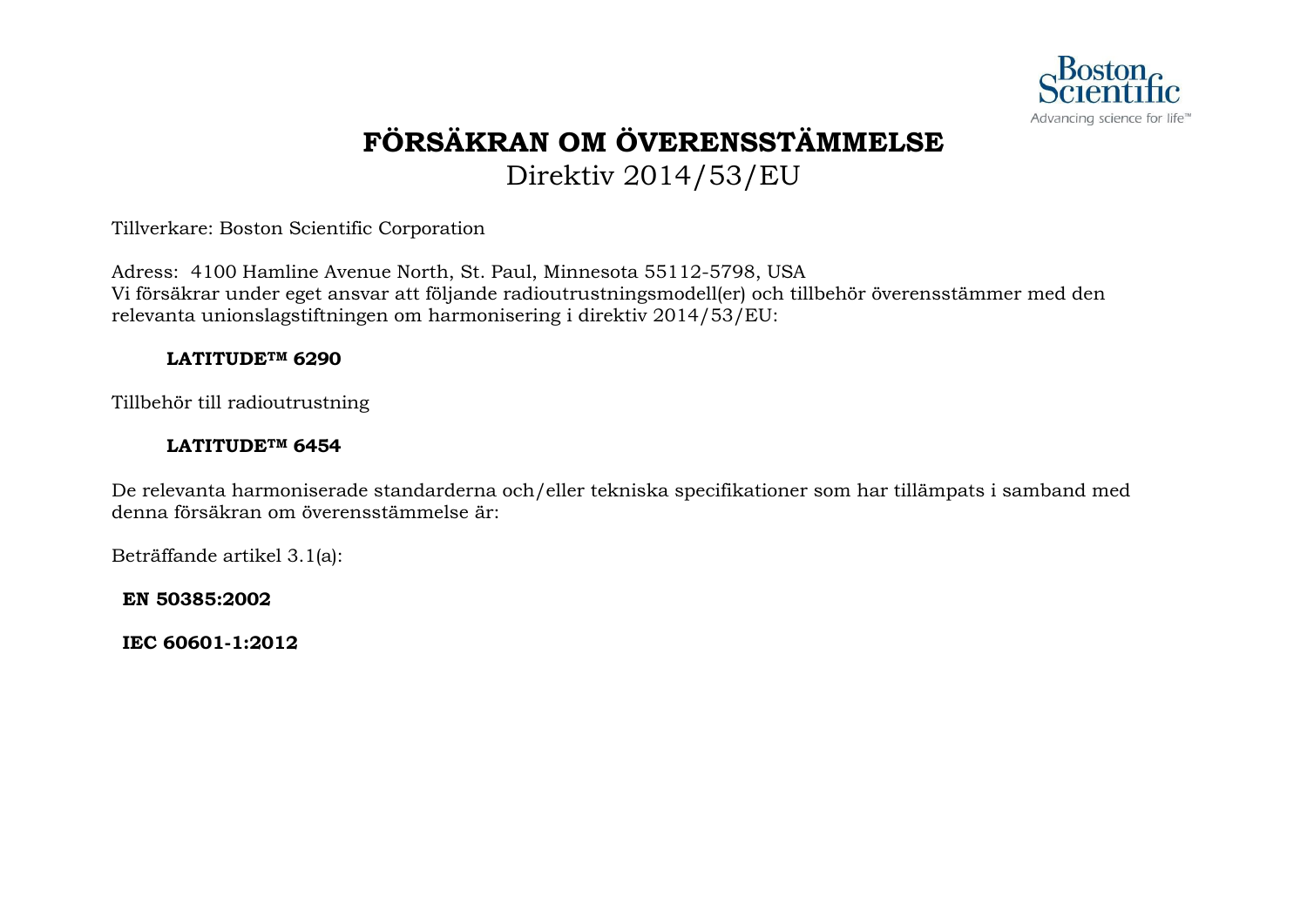

Beträffande artikel 3.1(b):

#### **ETSI EN 301 489-1 V2.1.1:2017 (LATITUDETM 6290 & 6454) ETSI EN 301 489-17 V3.1.1:2017 (LATITUDETM 6290 & 6454) ETSI EN 301 489-27 V2.1.1:2016 (LATITUDETM 6290) ETSI EN 301 489-52 V1.1.0:2016 (LATITUDETM 6290)**

Beträffande artikel 3.2:

#### **ETSI EN 301 839 V2.1.1:2016 (LATITUDETM 6290) ETSI EN 300 328 V2.2.2:2019 (LATITUDETM 6454)**

Undertecknad på uppdrag av Boston Scientific vid den angivna adressen

-DocuSigned by: Alexandra Naughton Signer Name: Alexandra Naughton Signing Reason: I approve this document Signing Time: 01 May 2022 | 10:49:17 PM EDT -CE1861A2FA33422696548C3D61B13068 Alexandra Naughton Vice President, Kvalitetssäkring -DocuSigned by: Dan Goldman

U Signer Name: Dan Goldman Signing Reason: I approve this document Signing Time: 02 May 2022 | 12:47:17 PM PDT

-4AE9832E11BB4D228A3A17502BAD7454

Dan Goldman Vice President, Forskning och Utveckling

Utfärdad: 05/04/2022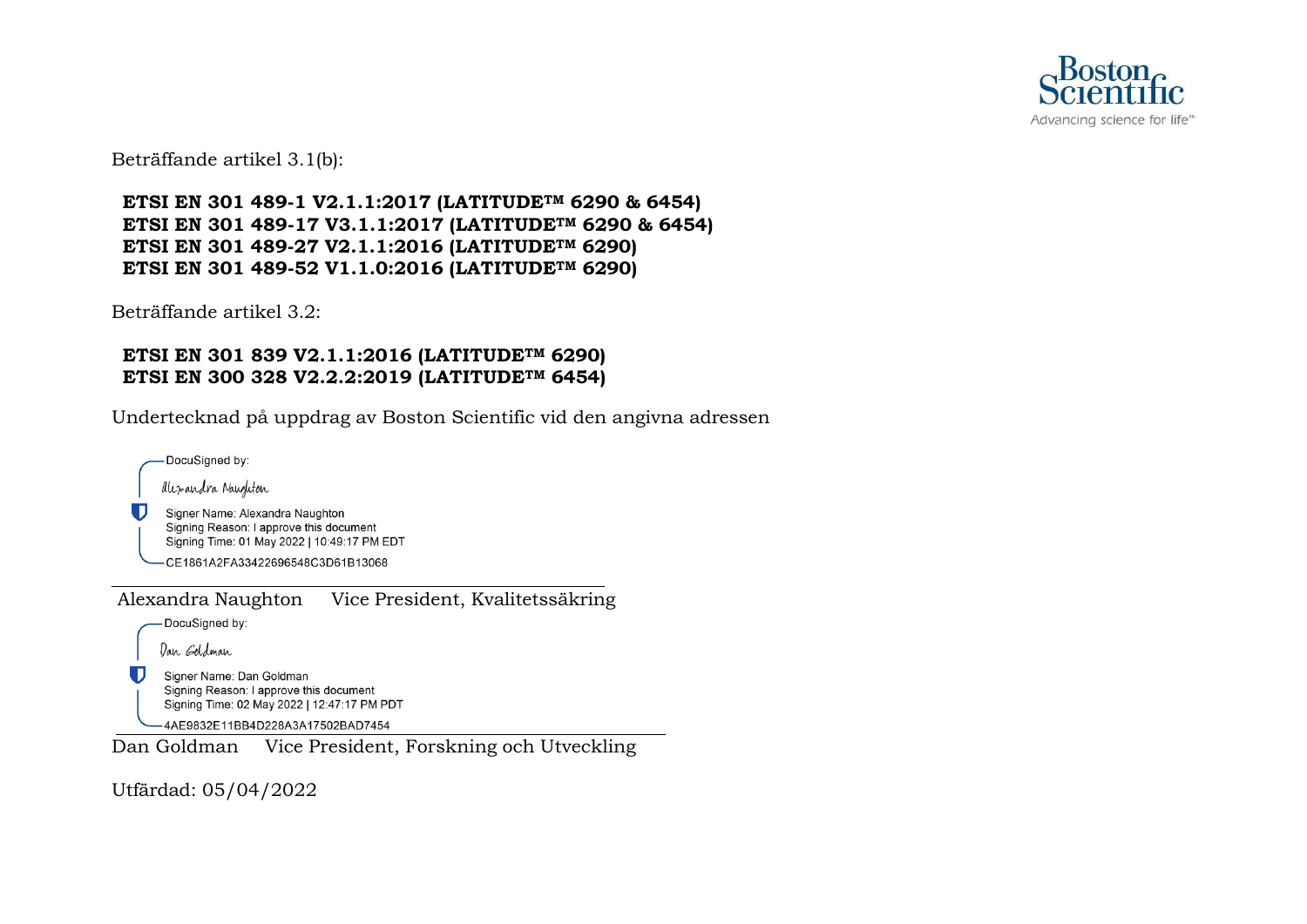

## **DEKLARACJA ZGODNOŚCI** Dyrektywa 2014/53/UE

Wytwórca: Boston Scientific Corporation

Adres: 4100 Hamline Avenue North, St. Paul, Minnesota 55112-5798, USA Deklarujemy naszą wyłączną odpowiedzialność, że następujący(e) model(e) i akcesoria urządzeń radiowych są zgodne z odpowiednimi przepisami harmonizacyjnymi Unii w Dyrektywie 2014/53/UE:

#### **LATITUDETM 6290**

Akcesoria urządzeń radiowych

#### **LATITUDETM 6454**

Odpowiednie zharmonizowane normy i/lub dane techniczne, które zastosowano w związku z niniejszą deklaracją zgodności to:

Dotyczy artykułu 3.1(a):

**EN 50385:2002**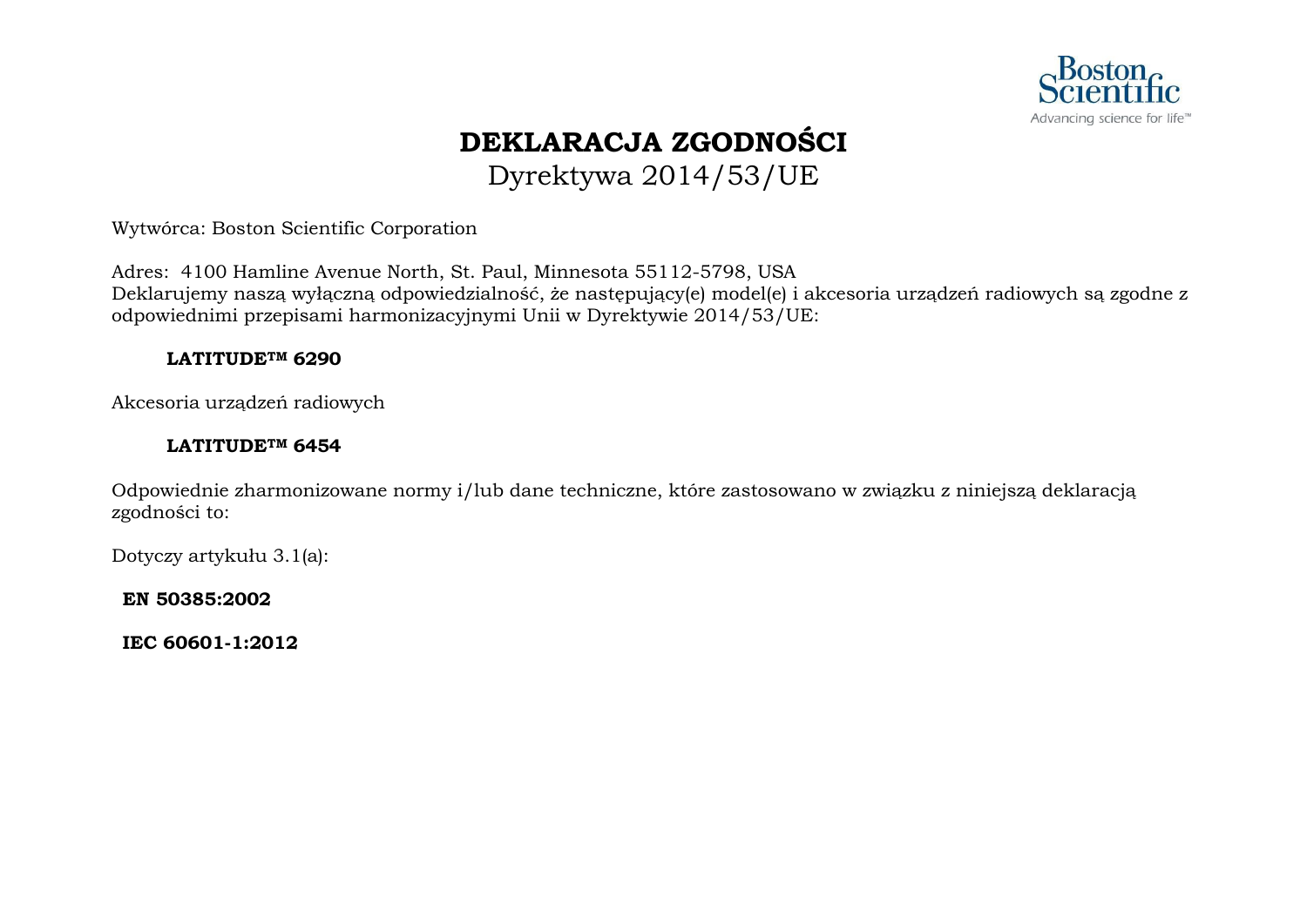

Dotyczy artykułu 3.1(b):

**ETSI EN 301 489-1 V2.1.1:2017 (LATITUDETM 6290 & 6454) ETSI EN 301 489-17 V3.1.1:2017 (LATITUDETM 6290 & 6454) ETSI EN 301 489-27 V2.1.1:2016 (LATITUDETM 6290) ETSI EN 301 489-52 V1.1.0:2016 (LATITUDETM 6290)**

Dotyczy artykułu 3.2:

#### **ETSI EN 301 839 V2.1.1:2016 (LATITUDETM 6290) ETSI EN 300 328 V2.2.2:2019 (LATITUDETM 6454)**

Podpisano dla i w imieniu firmy Boston Scientific pod podanym adresem

-DocuSigned by: Alexandra Naughton

O

Signer Name: Alexandra Naughton Signing Reason: I approve this document Signing Time: 01 May 2022 | 10:49:25 PM EDT

-CE1861A2FA33422696548C3D61B13068

Alexandra Naughton Wiceprezes, Zapewnienie Jakości

DocuSigned by:

Dan Goldman

Signer Name: Dan Goldman Signing Reason: I approve this document Signing Time: 02 May 2022 | 12:47:21 PM PDT

-4AE9832E11BB4D228A3A17502BAD7454

Dan Goldman Wiceprezes, Badania i Rozwój

Data wydania: 05/04/2022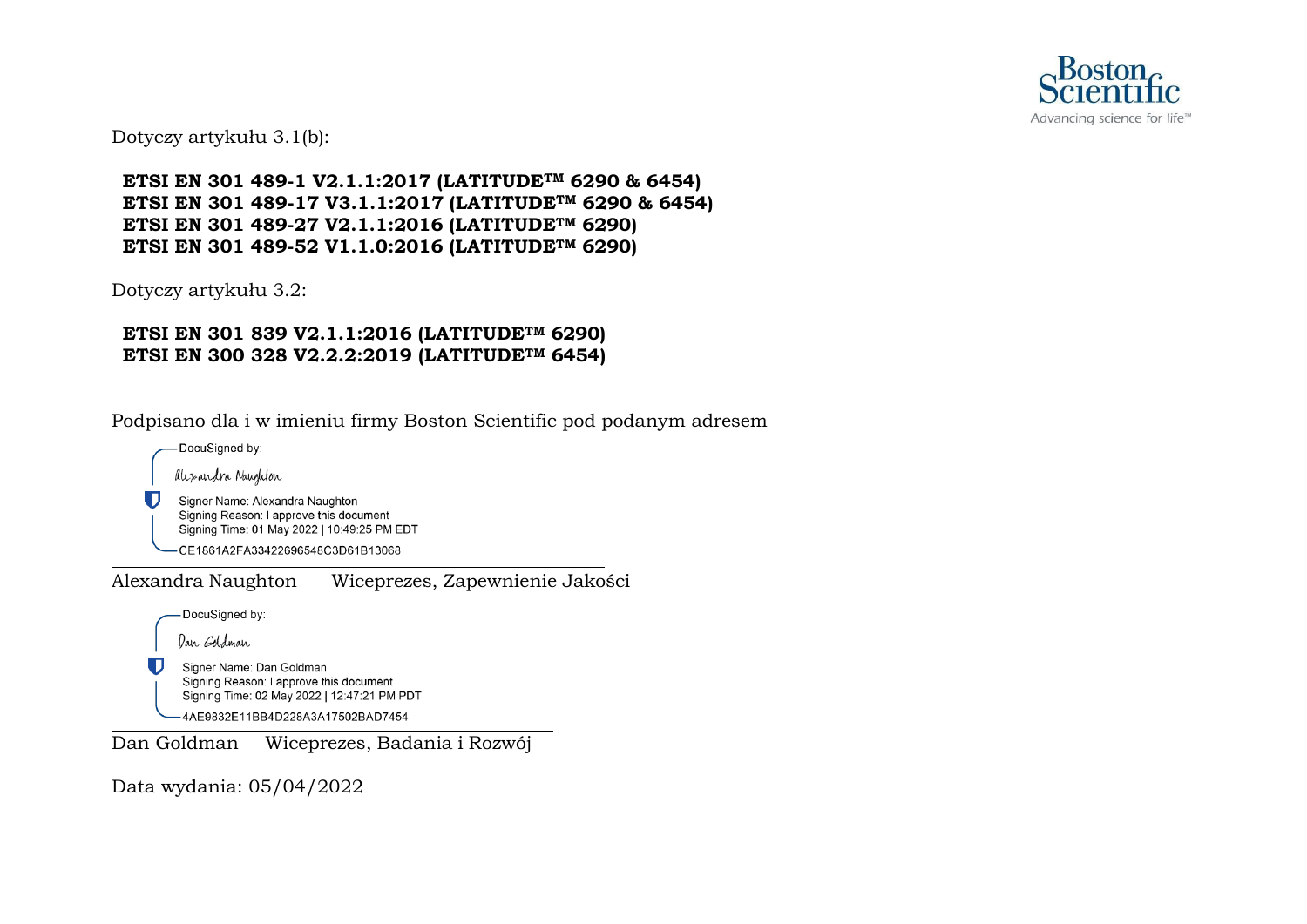

# **VYHLÁSENIE O ZHODE** Smernica 2014/53/EÚ

Výrobca: Boston Scientific Corporation

Adresa: 4100 Hamline Avenue North, St. Paul, Minnesota 55112-5798, USA Vyhlasujeme na svoju vlastnú zodpovednosť, že nasledujúce modely a príslušenstvo rádiových zariadení sú v súlade s príslušnými harmonizačnými právnymi predpismi Únie v smernici 2014/53/EÚ:

#### **LATITUDETM 6290**

Príslušenstvo rádiových zariadení

#### **LATITUDETM 6454**

Príslušné harmonizované normy a/alebo technické špecifikácie, ktoré sa použili v súvislosti s týmto vyhlásením o zhode, sú:

Ohľadne článku 3.1(a):

**EN 50385:2002**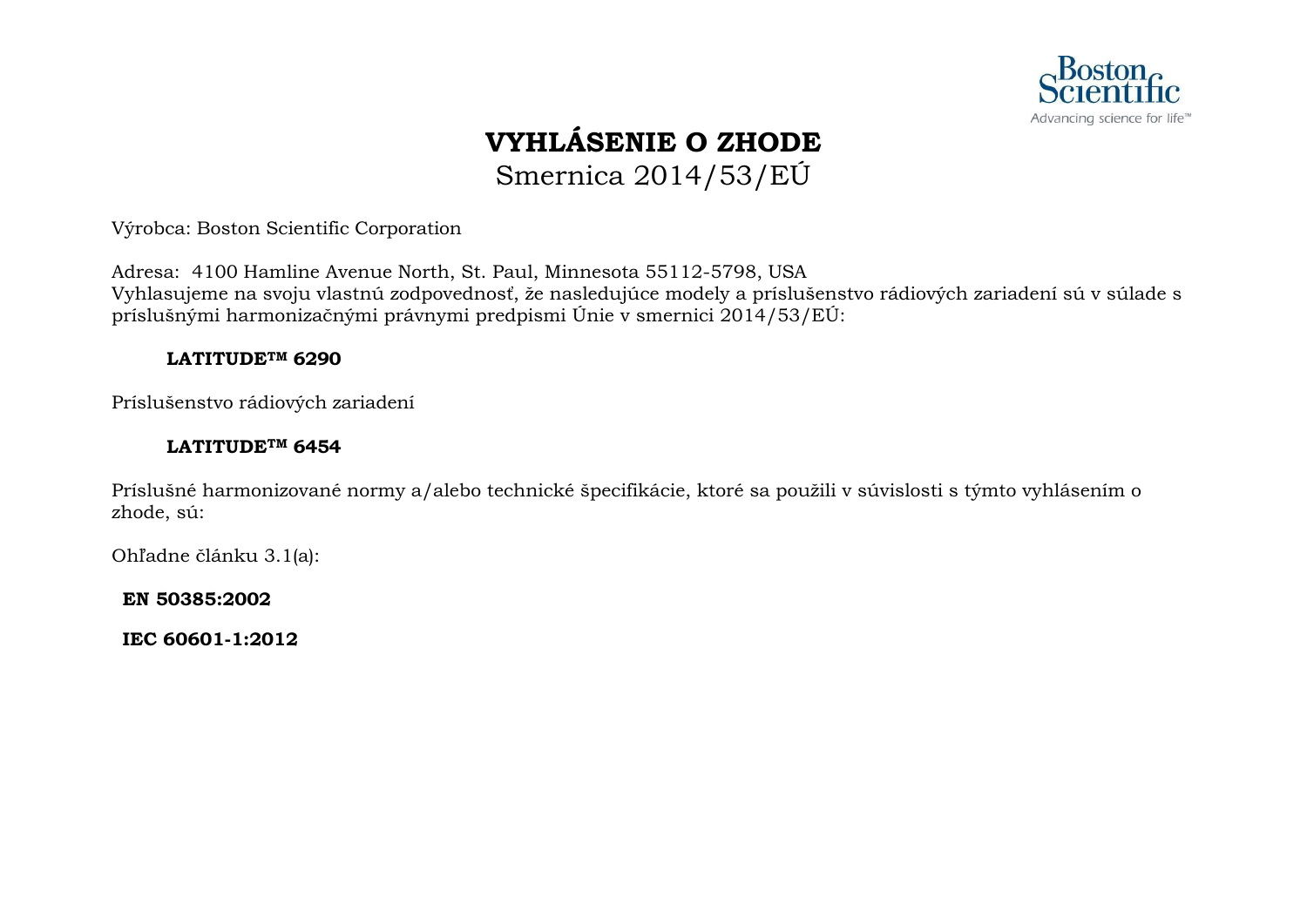

Ohľadne článku 3.1(b):

**ETSI EN 301 489-1 V2.1.1:2017 (LATITUDETM 6290 & 6454) ETSI EN 301 489-17 V3.1.1:2017 (LATITUDETM 6290 & 6454) ETSI EN 301 489-27 V2.1.1:2016 (LATITUDETM 6290) ETSI EN 301 489-52 V1.1.0:2016 (LATITUDETM 6290)**

Ohľadne článku 3.2:

#### **ETSI EN 301 839 V2.1.1:2016 (LATITUDETM 6290) ETSI EN 300 328 V2.2.2:2019 (LATITUDETM 6454)**

Podpísané za a v mene spoločnosti Boston Scientific na uvedenej adrese

-DocuSigned by: Alexandra Naughton Ð Signer Name: Alexandra Naughton Signing Reason: I approve this document Signing Time: 01 May 2022 | 10:49:32 PM EDT -CE1861A2FA33422696548C3D61B13068

Alexandra Naughton Viceprezident pre zabezpečovanie kvality

DocuSigned by:

Dan Goldman

Signer Name: Dan Goldman Signing Reason: I approve this document Signing Time: 02 May 2022 | 12:47:25 PM PDT -4AE9832E11BB4D228A3A17502BAD7454

Dan Goldman Viceprezident pre výskum a vývoj

Dátum výdaja: 05/04/2022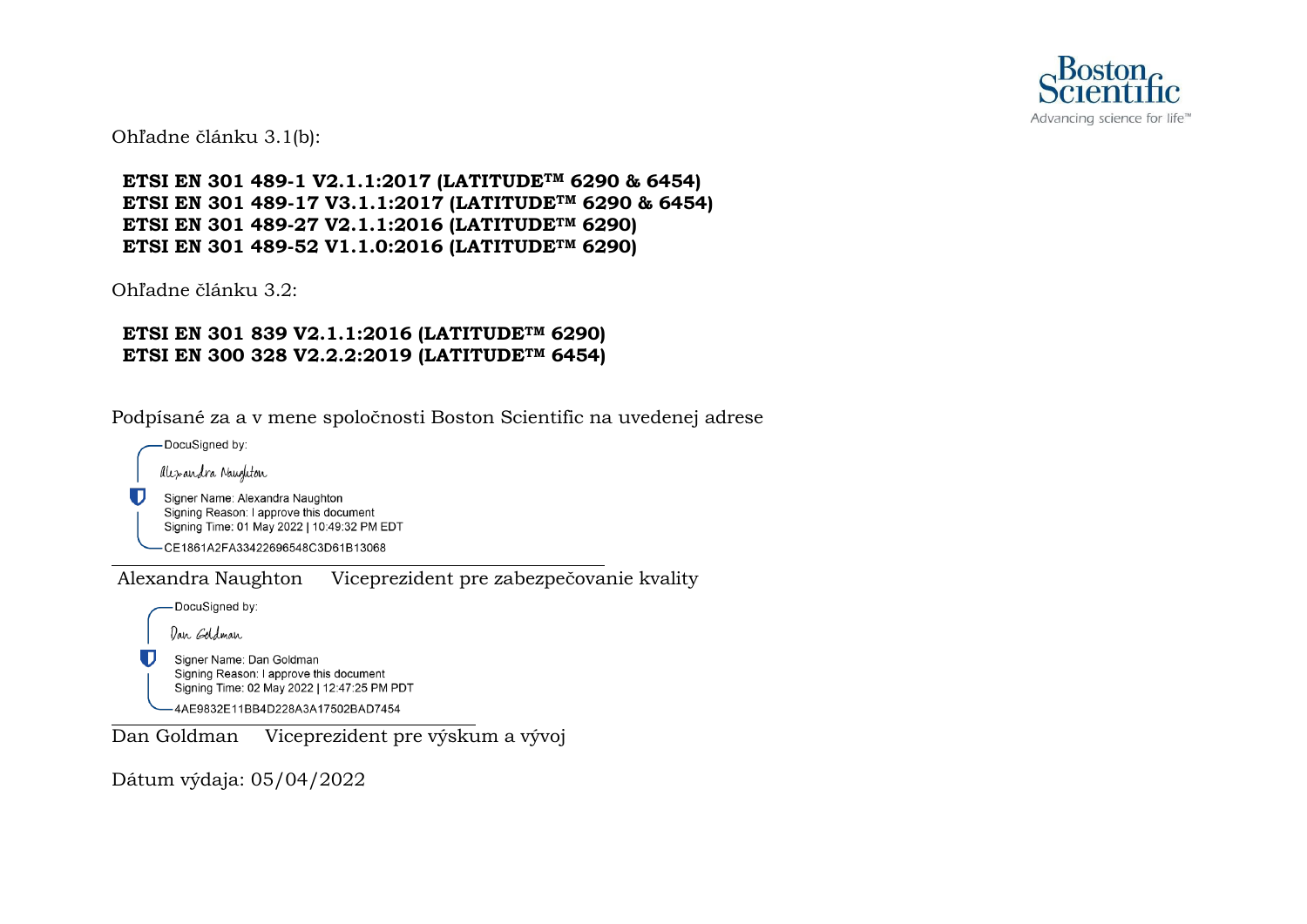

# **PROHLÁŠENÍ O SHODĚ** Směrnice 2014/53/EU

Výrobce: Boston Scientific Corporation

Adresa: 4100 Hamline Avenue North, St. Paul, Minnesota 55112-5798, USA Na vlastní odpovědnost prohlašujeme, že následující model(y) radiofrekvenčních zařízení a příslušenství jsou v souladu s příslušnými harmonizačními právními předpisy Unie, jak uvádí směrnice 2014/53/EU:

#### **LATITUDETM 6290**

Příslušenství radiofrekvenčních zařízení

#### **LATITUDETM 6454**

Příslušné harmonizované normy a/nebo technické požadavky, které byly použity v souvislosti s tímto prohlášením o shodě, jsou:

Co se týče článku 3.1(a):

**EN 50385:2002**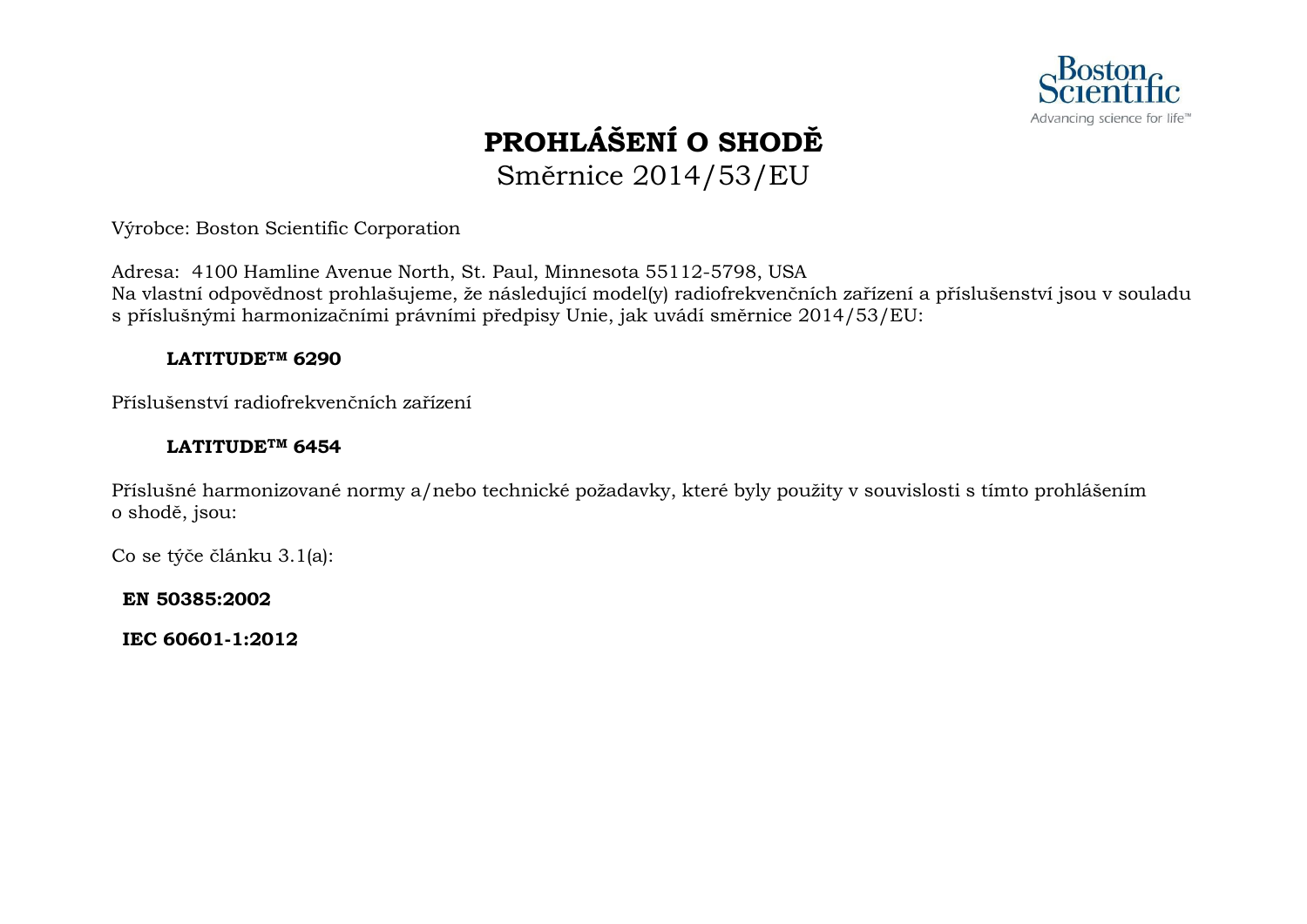

Co se týče článku 3.1(b):

**ETSI EN 301 489-1 V2.1.1:2017 (LATITUDETM 6290 a 6454) ETSI EN 301 489-17 V3.1.1:2017 (LATITUDETM 6290 a 6454) ETSI EN 301 489-27 V2.1.1:2016 (LATITUDETM 6290) ETSI EN 301 489-52 V1.1.0:2016 (LATITUDETM 6290)**

Co se týče článku 3.2:

#### **ETSI EN 301 839 V2.1.1:2016 (LATITUDETM 6290) ETSI EN 300 328 V2.2.2:2019 (LATITUDETM 6454)**

Podepsáno za a jménem společnosti Boston Scientific na uvedené adrese

DocuSigned by:

U

Alesandra Naughton

Signer Name: Alexandra Naughton Signing Reason: I approve this document Signing Time: 01 May 2022 | 10:49:38 PM EDT

-CE1861A2FA33422696548C3D61B13068

Alexandra Naughton Viceprezident oddělení zajištění kvality

-DocuSigned by:

Dan Goldman

Signer Name: Dan Goldman Signing Reason: I approve this document Signing Time: 02 May 2022 | 12:47:30 PM PDT

-4AE9832E11BB4D228A3A17502BAD7454

Dan Goldman Viceprezident oddělení pro výzkum a vývoj

Datum vydání: 05/04/2022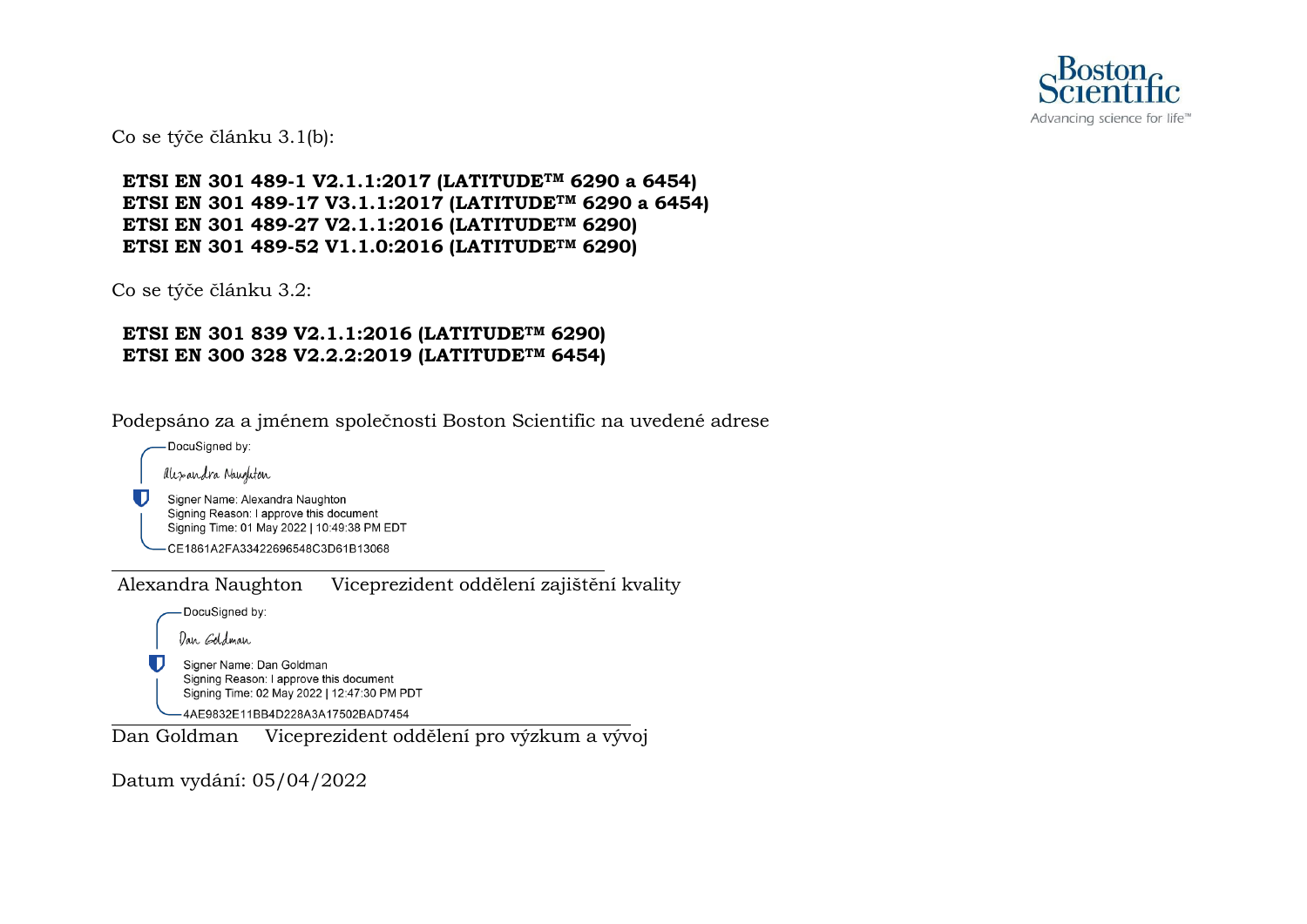

# **MEGFELELŐSÉGI NYILATKOZAT** 2014/53/EU irányelv

Gyártó: Boston Scientific Corporation

Cím: 4100 Hamline Avenue North, St. Paul, Minnesota 55112-5798, USA Teljes felelősséggel kijelentjük, hogy az itt felsorolt rádiókészülék(ek) és tartozékaik megfelelnek a rájuk vonatkozó, a 2014/53/EU irányelvben rögzített Uniós harmonizációs jogszabályoknak:

#### **LATITUDETM 6290**

Rádiókészülék tartozékok

#### **LATITUDETM 6454**

A jelen megfelelőség nyilatkozat vonatkozásában alkalmazott megfelelő harmonizált szabványok és/vagy műszaki előírások a következők:

A 3.1(a) cikkre vonatkozólag:

**EN 50385:2002**